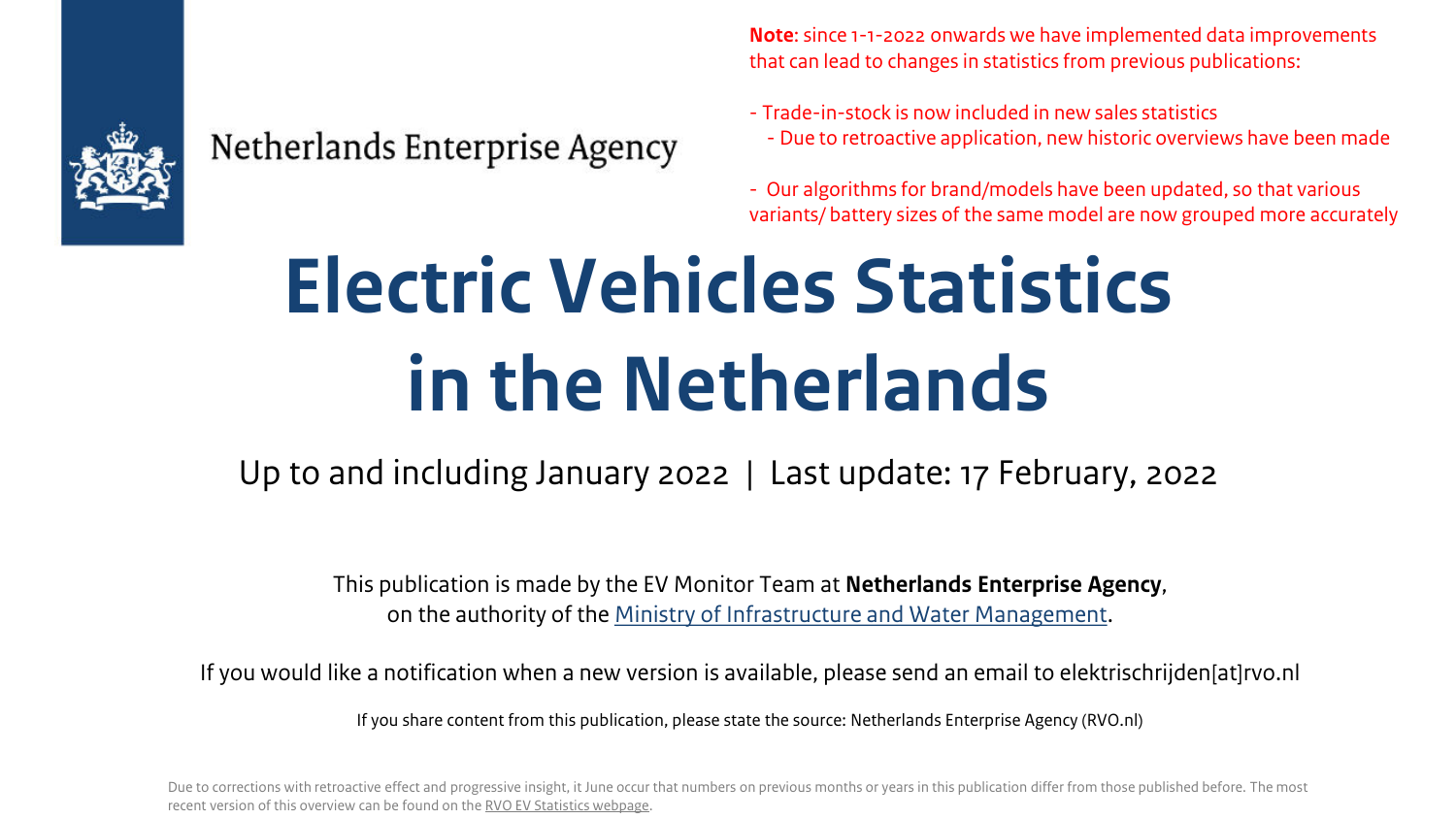

### **Summary of Dutch EV statistics as of 31 January 2022**

January 2022

#### **BEV (Battery Electric Vehicle)**

- The number of BEV passenger cars in the fleet increased to 248,669 (+5,007 / +2.0% Month-over-Month).
- The number of new sales of BEV passenger cars was 2,602, representing a monthly sales market share of 8.7%.
- BEV passenger car new sales top 3 in this month: Mini Cooper SE, Kia Niro, Peugeot 208.

#### **FCEV (Fuel-Cell Electric Vehicle)**

• The number of FCEV passenger cars in the fleet increased to 491  $(+3/10.6\% \text{ MOM})$ .

#### **PHEV (Plugin-Hybrid Electric Vehicle)**

- The number of PHEV passenger cars in the fleet increased to 141,509 (+3,836 / +2.8% MoM)
- The number of new sales of PHEV passenger cars was 4,035, representing a monthly sales market share of 13.4%.

#### **Charging Points (as EVSEs)**

• The total number of regular charging points increased to 83,012, the total number of fast charging points is 2,656

Source: Dutch Road Authority (RDW) and Eco-Movement B.V., edited by Netherlands Enterprise Agency (RVO.nl). **Vehicle fleet:** the cumulative registrations on balance. The increase is due to new registrations, used import and transfers from stock-in-trade to car owners. Decrease is due to export, theft, et cetera. **New registrations**: the sales of brand-new vehicles, stock-in-trade excluded. PHEV excludes hybrid electric vehicles (HEV).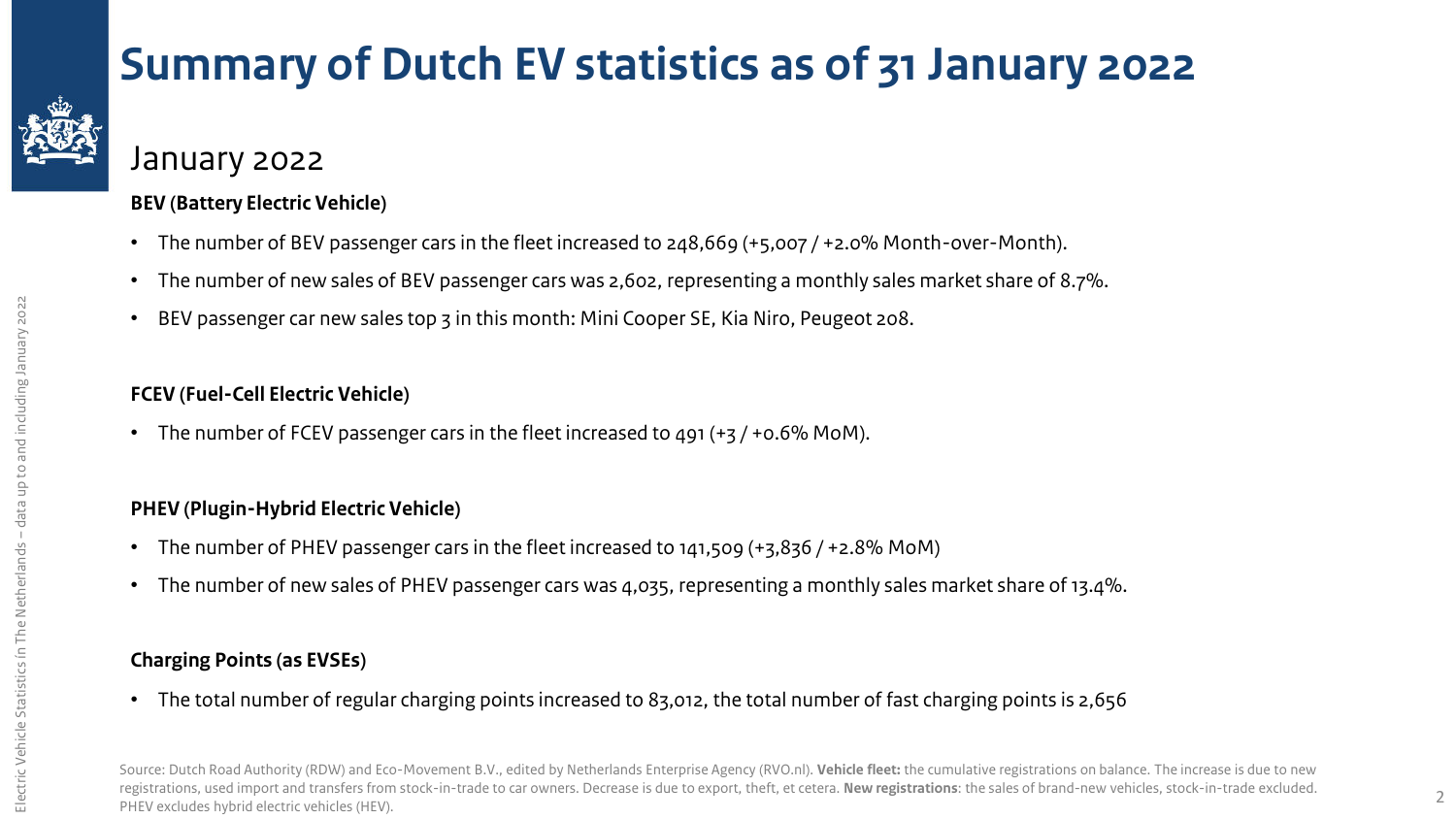#### <span id="page-2-0"></span>**Index**



• Slide 4: [Electric passenger cars](#page-3-0)

#### **Fleet statistics**

- [Slide 5: Registered EV passenger cars and buses](#page-4-0) [table]
- [Slide 6: Registered EV passenger cars](#page-5-0) [graph]
- [Slide 7: Segments of BEV and PHEV passenger cars](#page-6-0)
- [Slide 8: Top 10 BEV and PHEV passenger cars in fleet](#page-7-0)
- [Slide 9: Number of cars in car sharing fleet](#page-8-0)
- [Slide 10: Registered EV commercial vehicles](#page-9-0) [table]
- [Slide 11: Registered EV commercial vehicles](#page-10-0) [graph]
- [Slide 12: Top 10 BEV and PHEV commercial vehicles \(N1\)](#page-11-0)
- [Slide 13: Registered](#page-12-0) light electric vehicles (LEVs)

#### **Supply statistics**

• Slide 14: [Available BEV passenger car models < €45,000](#page-13-0) 

#### **Inflow / new sales statistics**

- [Slide 15: Inflow and outflow of EV passenger cars](#page-14-0)
- [Slide 16: New sales of EV passenger cars](#page-15-0) [table]
- [Slide 17: New sales of EV passenger cars](#page-16-0) [graph]
- [Slide 18: New sales, market share of EV passenger cars](#page-17-0)
- Slide 19: New sales, segments [of BEV and PHEV passenger cars](#page-18-0)
- [Slide 20: New sales, top 10 BEV and PHEV passenger cars](#page-19-0)

#### **EV charging points and hydrogen stations**

- [Slide 21: Number of charging points \(EVSE\) in NL](#page-20-0) (graph)
- [Slide 22: Number of charging points \(EVSE\) in NL](#page-21-0) (table)
- [Slide 23: Public hydrogen stations](#page-22-0)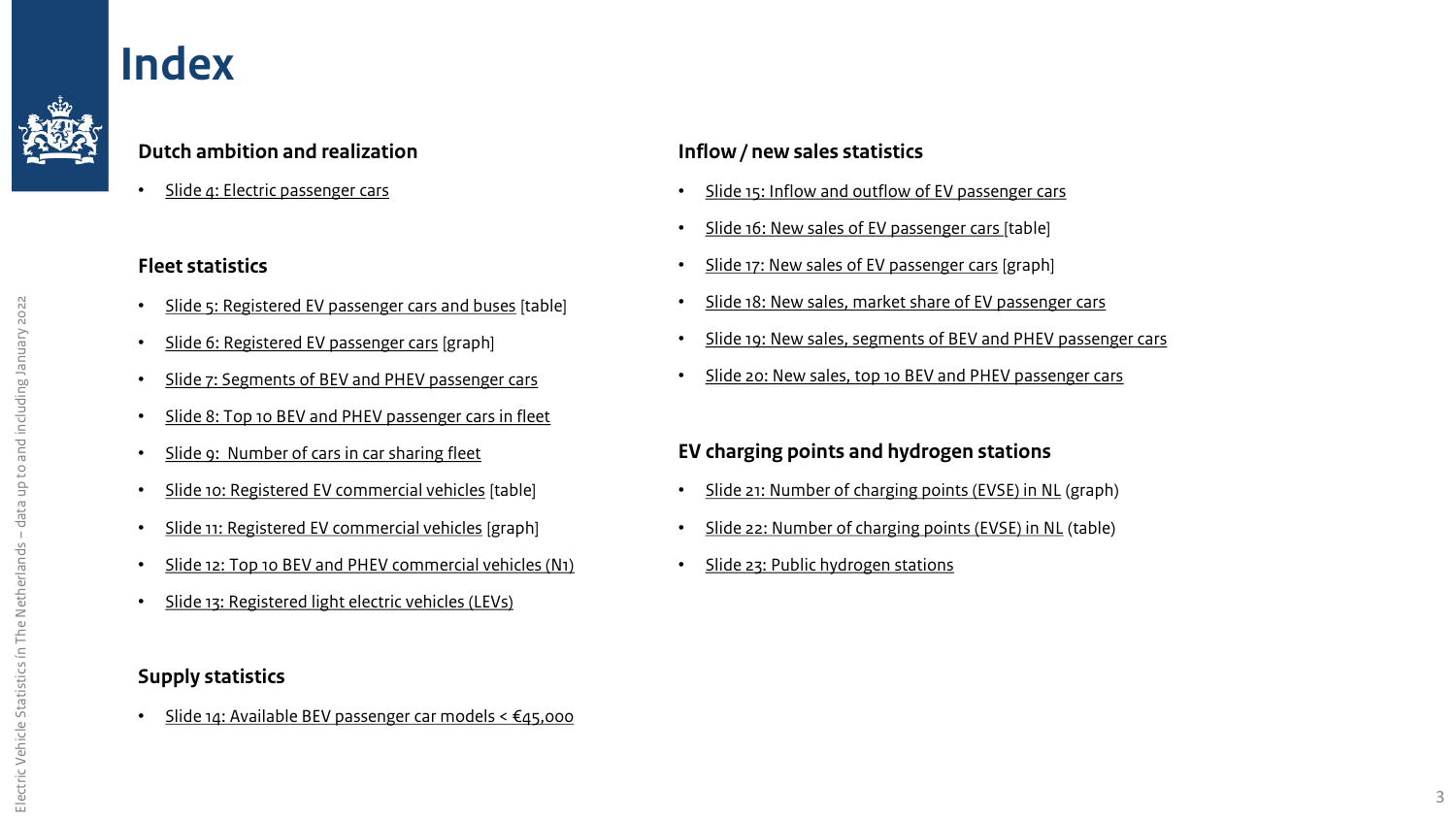#### **[D](#page-2-0)utch ambition and realization - electric passenger cars**

<span id="page-3-0"></span>

The table below shows the ambitions of the Dutch government towards zero-emission mobility for passenger cars in terms of new sales of passenger cars. New sales only include the sale of brand-new vehicles, used imports are excluded, sales to stock-in-trade are included.

**BEV** = Battery Electric Vehicle, **FCEV** = Fuel Cell Electric Vehicle, **PHEV** = Plug-in Hybrid Electric Vehicle

| <b>Ambition</b>                                           |                                                                                                                                                                                         |                              |                                                                                               |             |             |  |  |  |
|-----------------------------------------------------------|-----------------------------------------------------------------------------------------------------------------------------------------------------------------------------------------|------------------------------|-----------------------------------------------------------------------------------------------|-------------|-------------|--|--|--|
| 2020                                                      |                                                                                                                                                                                         |                              | 10% of all new passenger cars sold will have an electric powertrain and a plug <sup>1</sup> . |             |             |  |  |  |
| 2025                                                      | 50% of all new passenger cars sold will have an electric powertrain and a plug.<br>At least 30% of these vehicles (15% of the total) will be zero emission (BEV or FCEV) <sup>1</sup> . |                              |                                                                                               |             |             |  |  |  |
| 2030                                                      | 100% of all new passenger cars sold will be zero emission <sup>2</sup> .                                                                                                                |                              |                                                                                               |             |             |  |  |  |
| Realization: EVs as percentage of new passenger car sales |                                                                                                                                                                                         |                              |                                                                                               |             |             |  |  |  |
|                                                           | <b>All EVs</b><br>(BEV, FCEV, PHEV)                                                                                                                                                     | Zero-emission<br>(BEV, FCEV) | <b>BEV</b>                                                                                    | <b>FCEV</b> | <b>PHEV</b> |  |  |  |
| 2016                                                      | 5.8%                                                                                                                                                                                    | 1.1%                         | $1.1\%$                                                                                       | $0.0\%$     | 4.7%        |  |  |  |
| 2017                                                      | $2.2\%$                                                                                                                                                                                 | 1.9%                         | 2.0%                                                                                          | $0.0\%$     | $0.3\%$     |  |  |  |
| 2018                                                      | 6.3%                                                                                                                                                                                    | 5.5%                         | 5.5%                                                                                          | $0.0\%$     | 0.8%        |  |  |  |
| 2019                                                      | 14.9%                                                                                                                                                                                   | 13.7%                        | $13.7\%$                                                                                      | 0.03%       | $1.2\%$     |  |  |  |
| 2020                                                      | 24.8%                                                                                                                                                                                   | 20.5%                        | 20.5%                                                                                         | 0.04%       | 4.3%        |  |  |  |
| 2021                                                      | 29.8%                                                                                                                                                                                   | 20.0%                        | 20.0%                                                                                         | 0.04%       | 9.7%        |  |  |  |
| 2022 (YtD: Jan)                                           | 22.1%                                                                                                                                                                                   | 8.7%                         | 8.7%                                                                                          | 0.03%       | 13.4%       |  |  |  |

<sup>1</sup> Source: [Green Deal on Electric Transport 2016-2020](https://www.iea.org/policies/3009-green-deal-on-electric-transport-2016-2020-green-deal-198)

² Source: [Coalition Agreement 2017-2021,](https://www.kabinetsformatie2017.nl/binaries/kabinetsformatie/documenten/verslagen/2017/10/10/coalition-agreement-confidence-in-the-future/coalition-agreement-2017-confidence-in-the-future.pdf) p. 43

YtD: Year-to-Date - refers to the period beginning the first day of the current calendar year up to the most recent date of which data is provided in this document.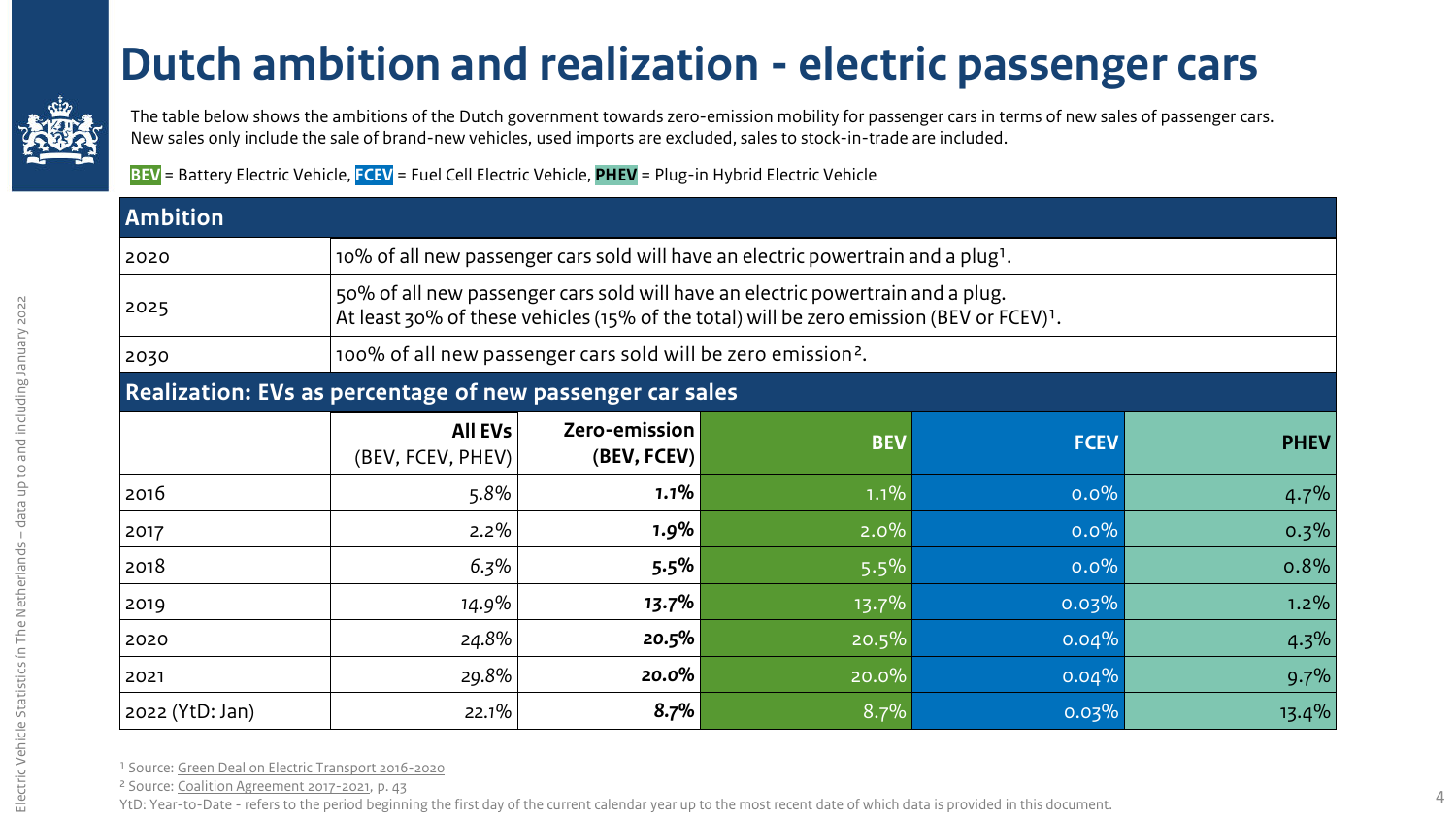### **[F](#page-2-0)leet:** Registered EV passenger cars and buses

<span id="page-4-0"></span>

The table below shows the amount of registered electric passenger cars (M1) and buses (M2+M3) in the Netherlands over time.

**BEV** = Battery Electric Vehicle, **FCEV** = Fuel Cell Electric Vehicle, **PHEV** = Plug-in Hybrid Electric Vehicle

| <b>Type of vehicle</b>    | <b>Legend</b>          | 31-12-2017 | 31-12-2018 | 31-12-2019 | 31-12-2020 | 31-12-2021 | 31-01-2022 |
|---------------------------|------------------------|------------|------------|------------|------------|------------|------------|
|                           | Amount in fleet        | 117,826    | 138,204    | 196,817    | 270,668    | 381,823    | 390,669    |
| M1: Passenger cars (EV)   | % of total M1 fleet    | 1.42%      | 1.63%      | 2.29%      | 3.11%      | 4.33%      | 4.42%      |
|                           | Amount in fleet        | 20,810     | 43,510     | 105,016    | 172,524    | 243,662    | 248,669    |
| M1: Passenger cars (BEV)  | % of total M1 fleet    | 0.25%      | 0.51%      | 1.22%      | 1.98%      | 2.76%      | 2.82%      |
|                           | <b>Amount in fleet</b> | 39         | 54         | 208        | 365        | 488        | 491        |
| M1: Passenger cars (FCEV) | % of total M1 fleet    | $0.00\%$   | $0.00\%$   | $0.00\%$   | $0.00\%$   | 0.01%      | 0.01%      |
| M1: Passenger cars        | Amount in fleet        | 97,977     | 94,642     | 91,593     | 97,779     | 137,673    | 141,509    |
| (PHEV)                    | % of total M1 fleet    | 1.17%      | 1.12%      | 1.06%      | 1.13%      | 1.56%      | 1.60%      |
|                           | Amount in fleet        | 316        | 421        | 797        | 1,218      | 1,397      | 1,397      |
| $Mz+Mz$ : Buses (EV)      | % of total M2+M3 fleet | 3.8%       | 4.20%      | 7.82%      | 12.65%     | 15.26%     | 15.26%     |
|                           | Amount in fleet        | 295        | 400        | 775        | 1,206      | 1,351      | 1,351      |
| M2+M3: Buses (BEV)        | % of total M2+M3 fleet | 2.88%      | 3.99%      | 7.60%      | 12.53%     | 14.76%     | 14.76%     |
|                           | Amount in fleet        |            |            | 8          | 6          | 41         | 41         |
| M2+M3: Buses (FCEV)       | % of total M2+M3 fleet | 0.07%      | 0.07%      | 0.08%      | 0.06%      | 0.45%      | 0.45%      |
|                           | Amount in fleet        | 14         | 14         | 14         | 6          |            | 5          |
| M2+M3: Buses (PHEV)       | % of total M2+M3 fleet | 0.14%      | 0.14%      | 0.14%      | 0.06%      | $0.05\%$   | 0.05%      |

Source: Dutch Road Authority (RDW), edited by Netherlands Enterprise Agency (RVO.nl). The numbers represent the **vehicle fleet**, the cumulative registrations on balance. Stock-in-trade excluded. The increase is due to new registrations, used import and transfers from stock-in-trade to car owners. Decrease is due to export, demolition, theft, et cetera. PHEV excludes hybrid electric vehicles (HEV). EV includes the sum of BEV, FCEV and PHEV. The electric busses (M2+M3) are mainly BEV and approximately 40 trolleybuses.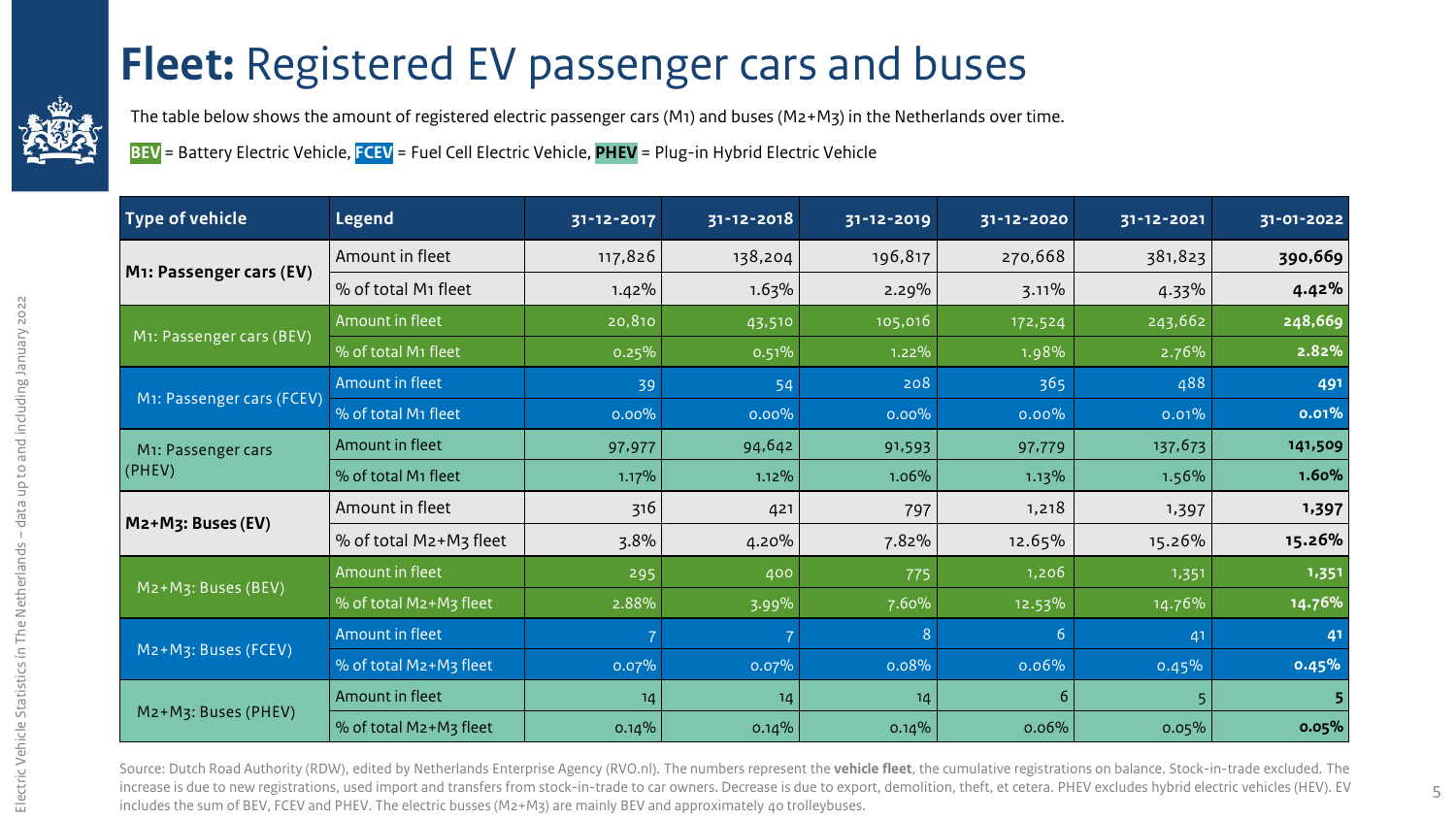#### <span id="page-5-0"></span>**[F](#page-2-0)leet: Registered EV passenger cars**

The graph below visualizes the amount of registered EV passenger cars (M1) in the Netherlands over time.

**BEV** = Battery Electric Vehicle, **FCEV** = Fuel Cell Electric Vehicle, **PHEV** = Plug-in Hybrid Electric Vehicle

#### $\blacksquare$  FCEV passenger cars  $\blacksquare$  PHEV passenger cars  $\blacksquare$  BEV passenger cars



Source: Dutch Road Authority (RDW), edited by Netherlands Enterprise Agency (RVO.nl). The numbers represent the **vehicle fleet**, the cumulative registrations on balance. Stock-in-trade cars excluded. The increase is due to new registrations, used import and transfers from stock-in-trade to car owners. Decrease is due to export, demolition, theft, et cetera. PHEV excludes hybrid electric 6  $\,$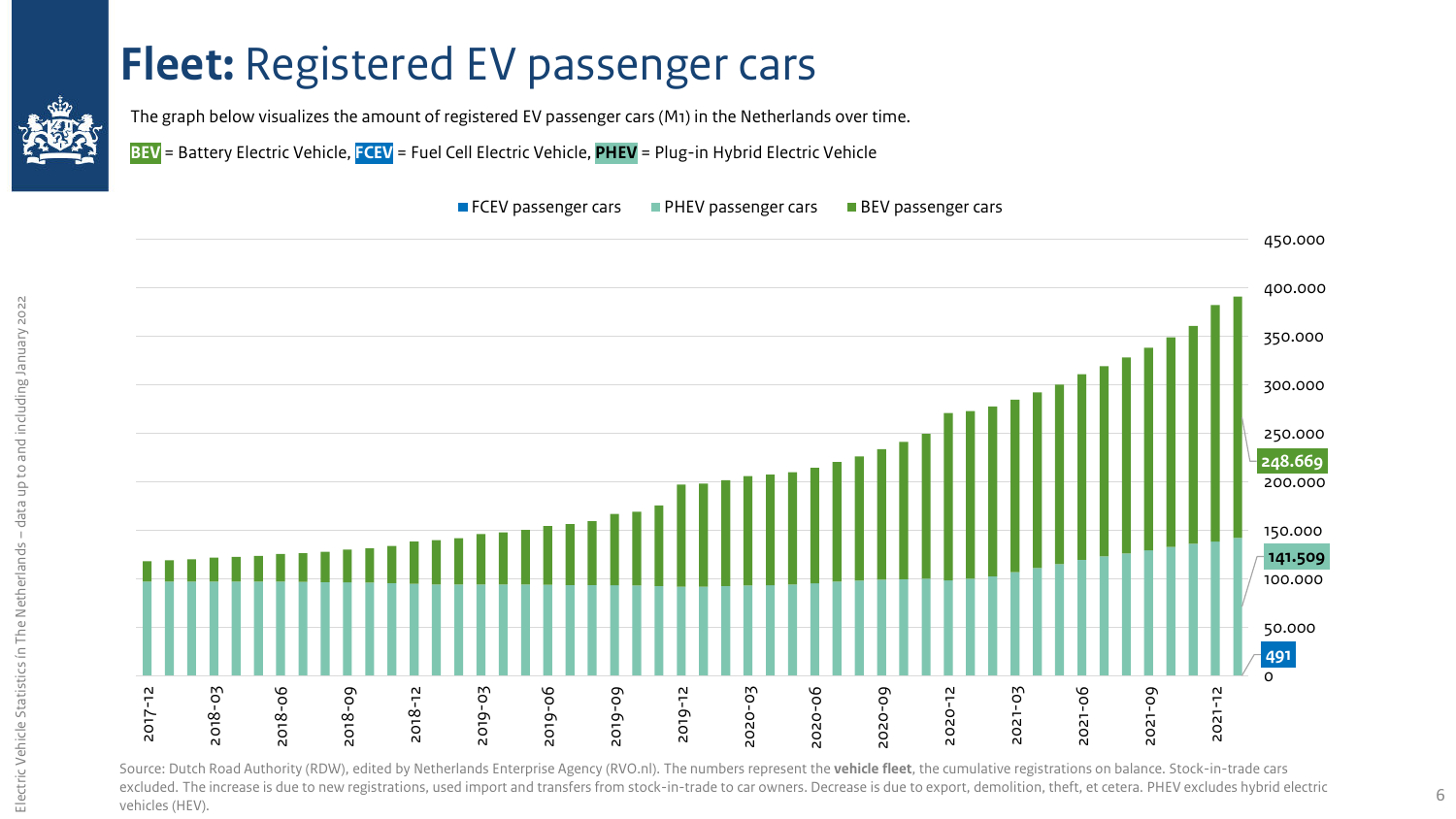### **[F](#page-2-0)leet:** Segments of BEV and PHEV passenger cars

<span id="page-6-0"></span>

Provided is a visualisation of various segments within the Battery Electric Vehicle (BEV) and Plug-in Hybrid Electric Vehicle (PHEV) passenger car fleet in the Netherlands. **Note**: The Fuel Cell Electric Vehicle (FCEV) models available on the market are segment D.

Segment legend: **A (mini):** city cars | **B (small):** supermini cars | **C (medium)**: small family cars | **D (large)**: large family cars | **E (executive)**: executive + luxury cars



**BEV passenger car fleet per segment**



**PHEV passenger car fleet per segment**

Source: Dutch Road Authority (RDW), edited by Netherlands Enterprise Agency (RVO.nl). The numbers represent the **vehicle fleet**, the cumulative registrations on balance. Stock-in-trade cars excluded. The increase is due to new registrations, used import and transfers from stock-in-trade to car owners. Decrease is due to export, demolition, theft, et cetera. PHEV excludes hybrid electric vehicles (HEV).

0

20.000

40.000

60.000

80.000

100.000

m E  $\blacksquare$  D  $\Box C$  $\Box$  B  $\Box A$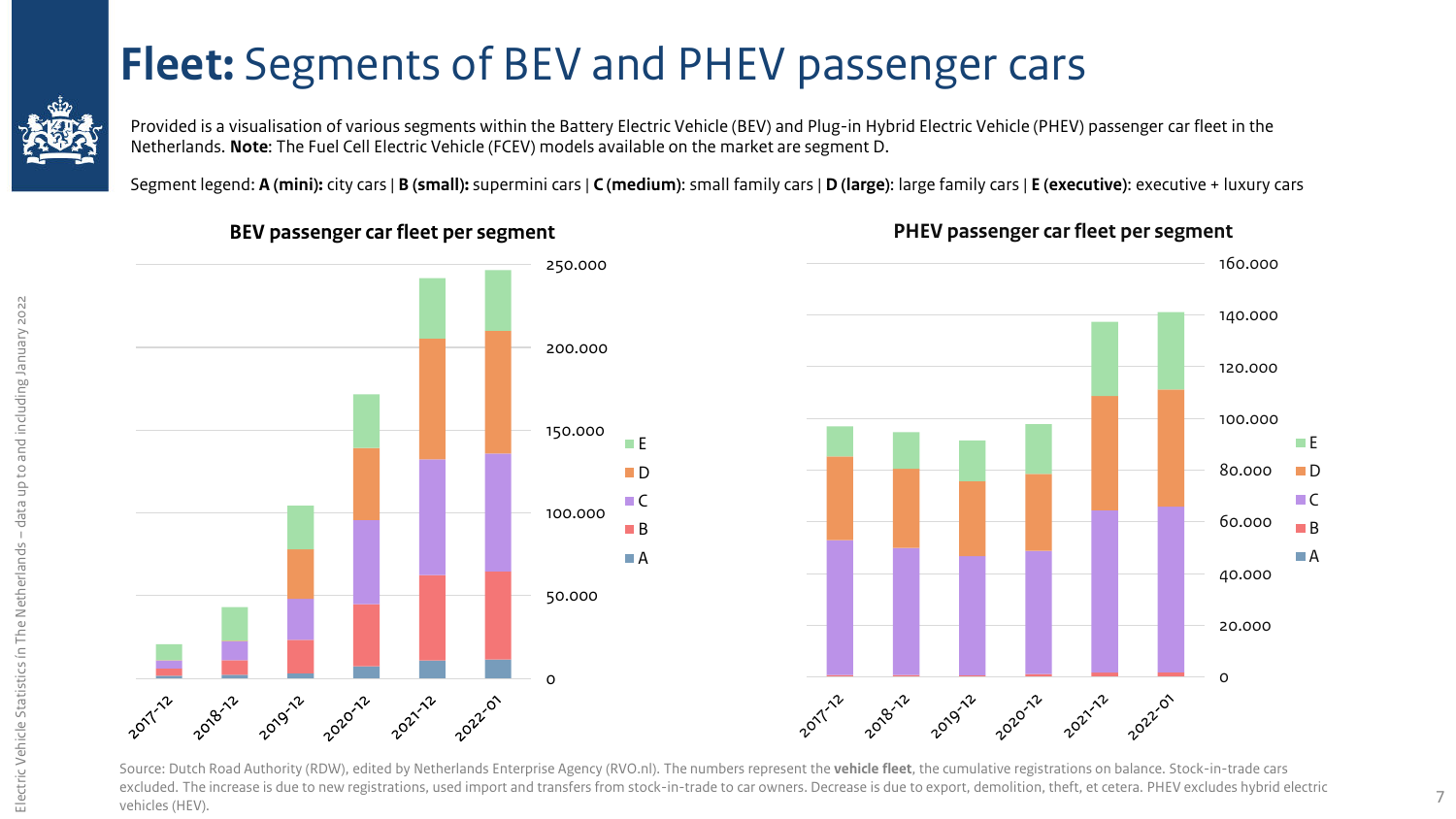### **[F](#page-2-0)leet:** Top 10 BEV and PHEV passenger car models

<span id="page-7-0"></span>

The graphs below visualize the top 10 most common registered EV passenger cars (M1) in the Netherlands as of **31 January 2022**.

**BEV** = Battery Electric Vehicle, **PHEV** = Plug-in Hybrid Electric Vehicle



Source: Dutch Road Authority (RDW), edited by Netherlands Enterprise Agency (RVO.nl). The numbers represent the **vehicle fleet**, the cumulative registrations on balance. Stock-in-trade cars excluded. The increase is due to new registrations, used import and transfers from stock-in-trade to car owners. Decrease is due to export, demolition, theft, et cetera. PHEV excludes hybrid electric vehicles (HEV). The statistics per 1-1-2022 may differ from earlier publications due to data improvements.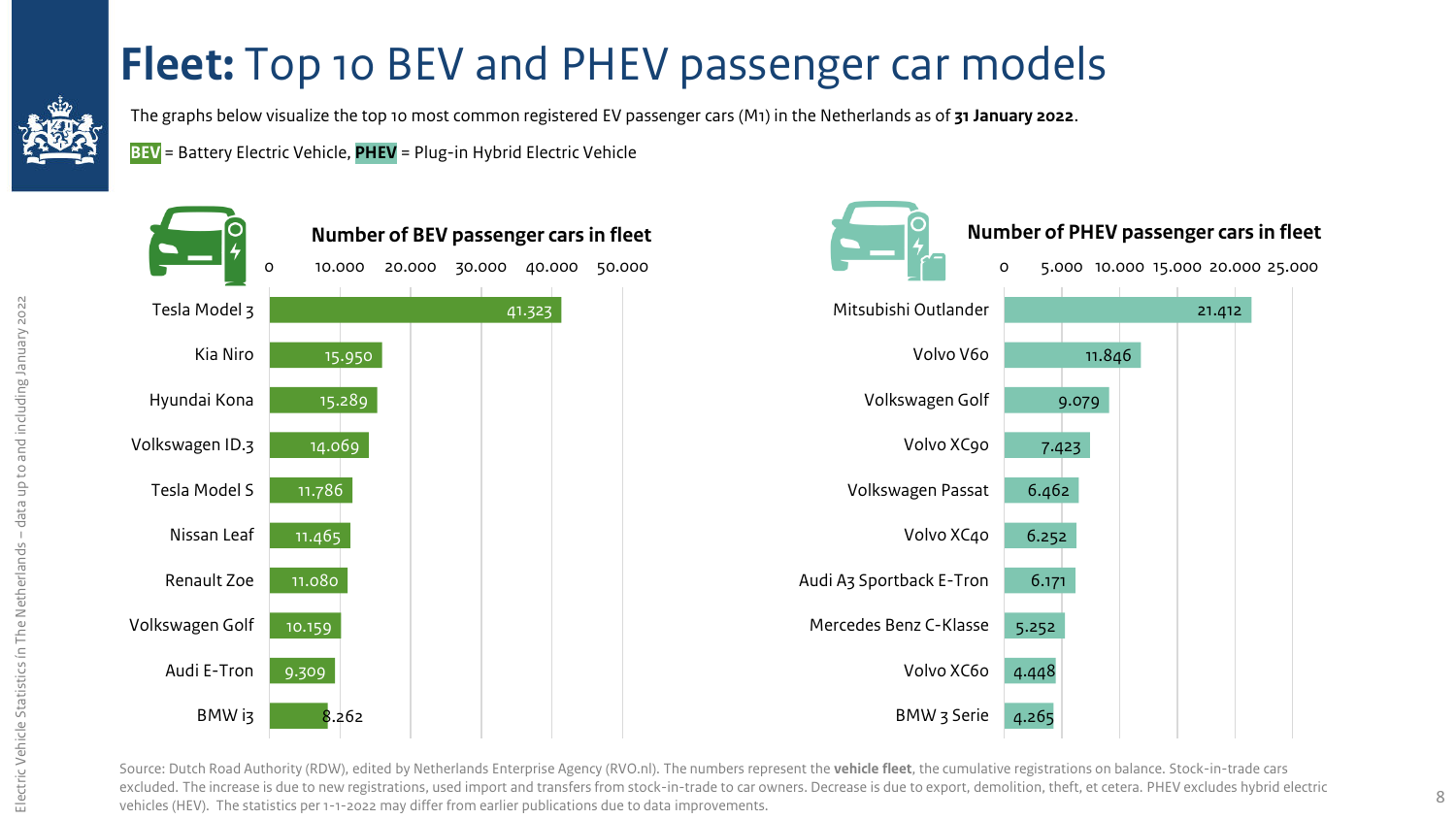#### **[F](#page-2-0)leet:** Number of cars in car sharing fleet

<span id="page-8-0"></span>

The table and graph below provide information about the state of car sharing in the Netherlands. More details can be found on the [website of CROW \(](https://www.crow.nl/dashboard-autodelen/home/monitor-1/elektrische-deelauto-resultaat)in Dutch).

**BEV** = Battery Electric Vehicle, **PHEV** = Plug-in Hybrid Electric Vehicle



| 30.000<br>20.000<br>10.000<br>O                                                                            | 25.128<br>$\overline{151}$<br>$\overline{ }$<br>2016 | <u>.,, .,</u><br>30.697<br>1.259<br>2017                  | 41.19<br>636<br>$\overline{\mathsf{N}}$<br>2018 |         | 5.<br>$\infty$<br>ŻP.<br>$\sim$<br>2019 |         | 74<br>$\overline{N}$<br>LO.<br>2020 | 2021    | 505<br>ᄃ |
|------------------------------------------------------------------------------------------------------------|------------------------------------------------------|-----------------------------------------------------------|-------------------------------------------------|---------|-----------------------------------------|---------|-------------------------------------|---------|----------|
|                                                                                                            |                                                      |                                                           |                                                 | 2016    | 2017                                    | 2018    | 2019                                | 2020    | 2021     |
| Shared cars (all fuels)                                                                                    |                                                      |                                                           | 25,128                                          | 30,697  | 41,191                                  | 51,149  | 64,312                              | 87,825  |          |
| Shared cars (BEV + PHEV)                                                                                   |                                                      |                                                           |                                                 | 1,131   | 1,259                                   | 2,636   | 3,478                               | 5,274   | 11,505   |
|                                                                                                            |                                                      | Share of electric cars (BEV + PHEV) in car-sharing fleet  |                                                 | $4.5\%$ | $4.1\%$                                 | 6.4%    | 6.8%                                | $8.2\%$ | 13.1%    |
|                                                                                                            |                                                      | Share of battery electric cars (BEV) in car-sharing fleet |                                                 | n.a.    | n.a.                                    | n.a.    | n.a.                                | $6.0\%$ | $10.1\%$ |
| Share of plug-in hybrid electric cars (PHEV) in car-sharing fleet                                          |                                                      |                                                           | n.a.                                            | n.a.    | n.a.                                    | n.a.    | $2.2\%$                             | $3\%$   |          |
| People sharing cars                                                                                        |                                                      |                                                           |                                                 | n.a.    | n.a.                                    | 400,000 | 515,000                             | 730,000 | 970,000  |
| Source: CROW (2021), the statistics are updated once a year. PHEV excludes hybrid electric vehicles (HEV). |                                                      |                                                           |                                                 |         |                                         |         |                                     |         |          |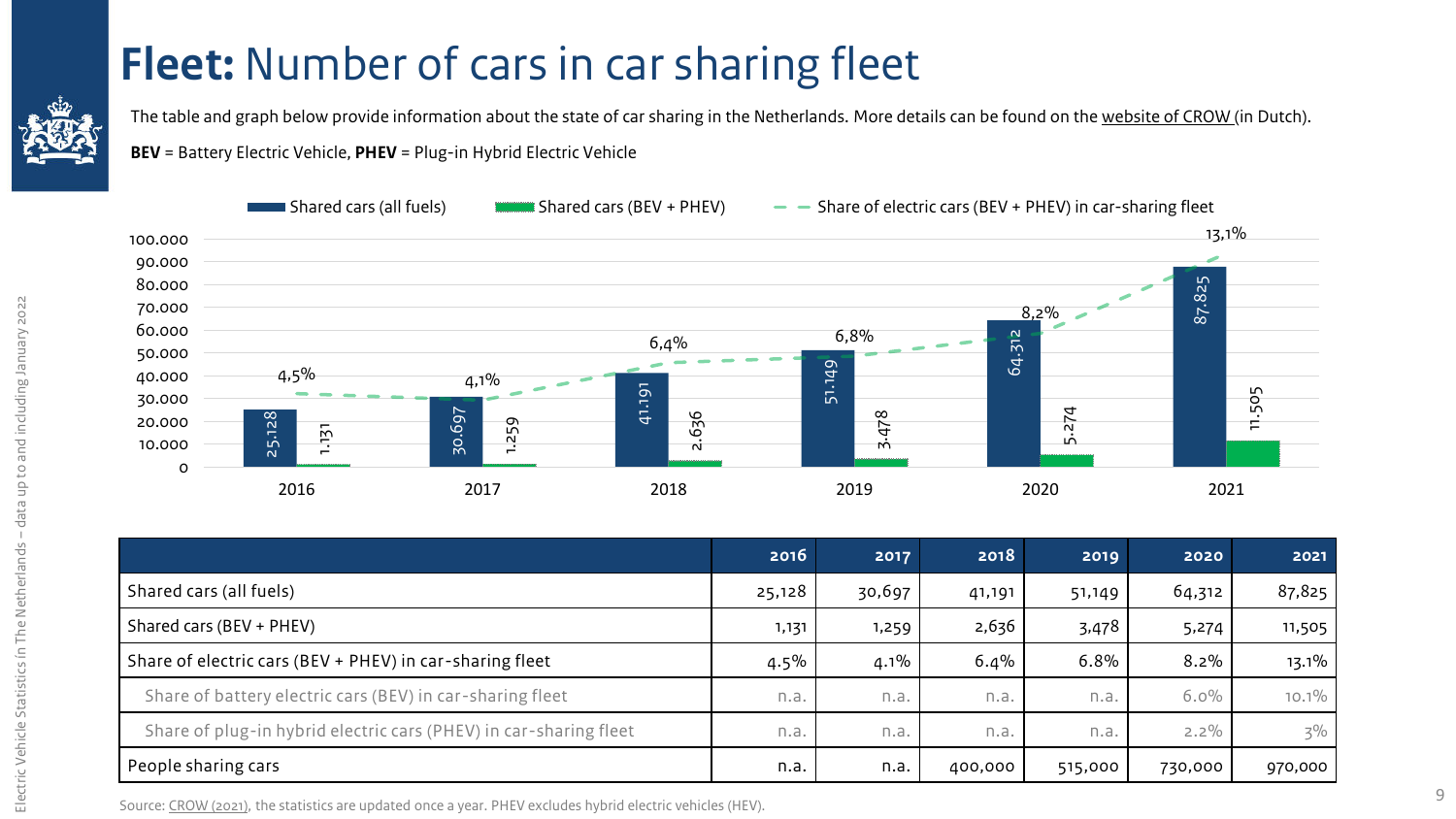### **[F](#page-2-0)leet:** Registered EV commercial vehicles (N1, N2+N3)

<span id="page-9-0"></span>

The table below shows the amount of registered electric commercial vans (N1) and trucks (N2+N3) in the Netherlands over time.

**BEV** = Battery Electric Vehicle, **FCEV** = Fuel Cell Electric Vehicle, **PHEV** = Plug-in Hybrid Electric Vehicle

| <b>Type of vehicle</b>                           | <b>Legend</b>          | 31-12-2017 | $31 - 12 - 2018$ | 31-12-2019 | 31-12-2020 | 31-12-2021 | 31-01-2022 |
|--------------------------------------------------|------------------------|------------|------------------|------------|------------|------------|------------|
|                                                  | Amount in fleet        | 2,161      | 3,120            | 4,355      | 5,979      | 9,069      | 9,400      |
| N1: Commercial Vans $\leq$ 3.5 tons (EV)         | % of total N1 fleet    | 0.23%      | $0.32\%$         | 0.44%      | 0.59%      | 0.88%      | 0.91%      |
|                                                  | Amount in fleet        | 2,156      | 3,113            | 4,343      | 5,937      | 8,978      | 9,304      |
| N1: Commercial Vans $\leq$ 3.5 tons (BEV)        | % of total N1 fleet    | 0.23%      | $0.32\%$         | 0.44%      | 0.59%      | 0,87%      | 0,90%      |
| N1: Commercial Vans $\leq$ 3.5 tons (FCEV)       | Amount in fleet        |            | 6                | -6         | 13         | 14         | $14$       |
|                                                  | % of total N1 fleet    | $0.00\%$   | $0.00\%$         | $0.00\%$   | $0.00\%$   | $0.00\%$   | 0.00%      |
|                                                  | Amount in fleet        |            |                  | 6          | 29         | 77         | 82         |
| N1: Commercial Vans $\leq$ 3.5 tons (PHEV)       | % of total N1 fleet    | $0.00\%$   | $0.00\%$         | $0.00\%$   | $0,00\%$   | 0.01%      | 0.01%      |
| $N_2+N_3$ : Commercial Trucks > 3.5 tons (EV)    | Amount in fleet        | 136        | 155              | 209        | 181        | 249        | 253        |
|                                                  | % of total N2+N3 fleet | 0.09%      | $0.10\%$         | 0.13%      | $0.11\%$   | $0.16\%$   | 0.16%      |
| $N_2 + N_3$ : Commercial Trucks > 3.5 tons (BEV) | Amount in fleet        | 92         | 112              | 166        | 145        | 206        | 210        |
|                                                  | % of total N2+N3 fleet | 0.06%      | 0.07%            | 0.10%      | 0.09%      | 0.13%      | 0.13%      |
| N2+N3: Commercial Trucks > 3.5 tons (FCEV)       | Amount in fleet        |            |                  | 6          | 8          | 14         | 15         |
|                                                  | % of total N2+N3 fleet | $0.00\%$   | $0.00\%$         | $0.00\%$   | 0.01%      | 0.01%      | 0.01%      |
| N2+N3: Commercial Trucks > 3.5 tons (PHEV)       | Amount in fleet        | 39         | 39               | 37         | 28         | 29         | 28         |
|                                                  | % of total N2+N3 fleet | 0.03%      | $0.02\%$         | $0.02\%$   | $0.02\%$   | $0.02\%$   | 0.02%      |

Source: Dutch Road Authority (RDW), edited by Netherlands Enterprise Agency (RVO.nl). The numbers represent the **vehicle fleet**, the cumulative registrations on balance. Stock-in-trade excluded. The increase is due to new registrations, used import and transfers from stock-in-trade to car owners. Decrease is due to export, demolition, theft, et cetera. PHEV excludes hybrid electric vehicles (HEV). EV includes the sum of BEV, FCEV and PHEV.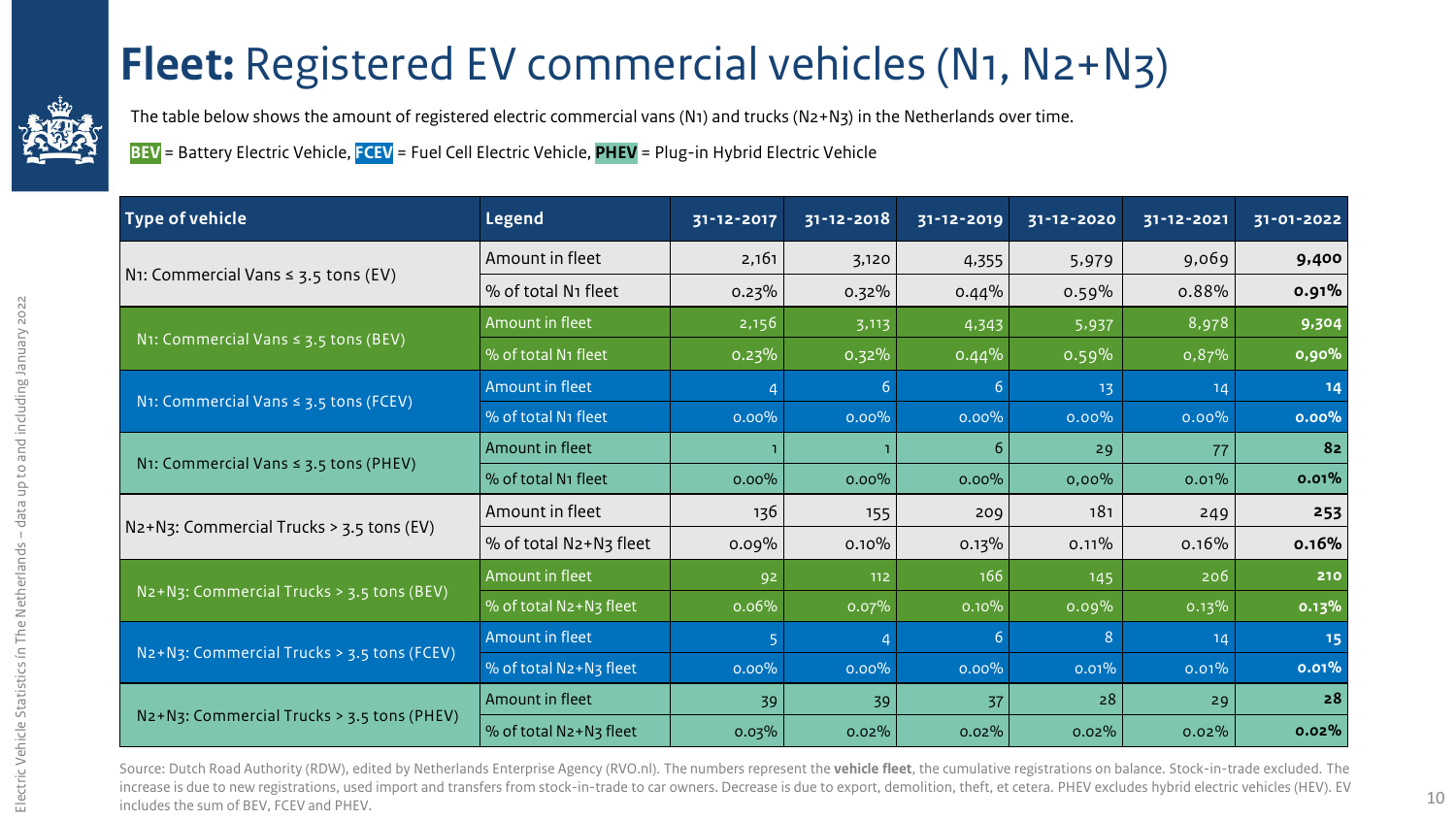### **[F](#page-2-0)leet:** Registered EV commercial vehicles (N1, N2+N3)

<span id="page-10-0"></span>

The graph below visualizes the number of registered EV commercial vans (N1) and trucks (N2+N3) in the Netherlands over time.

**EV** includes the sum of BEV, FCEV and PHEV. BEV = Battery Electric Vehicle, FCEV = Fuel Cell Electric Vehicle, PHEV = Plug-in Hybrid Electric Vehicle.



Source: Dutch Road Authority (RDW), edited by Netherlands Enterprise Agency (RVO.nl). The numbers represent the **vehicle fleet**, the cumulative registrations on balance. Stock-in-trade cars excluded. The increase is due to new registrations, used import and transfers from stock-in-trade to car owners. Decrease is due to export, demolition, theft, et cetera. PHEV excludes hybrid electric vehicles (HEV).

 $N_1$  (EV)  $N_2+N_3$  (EV)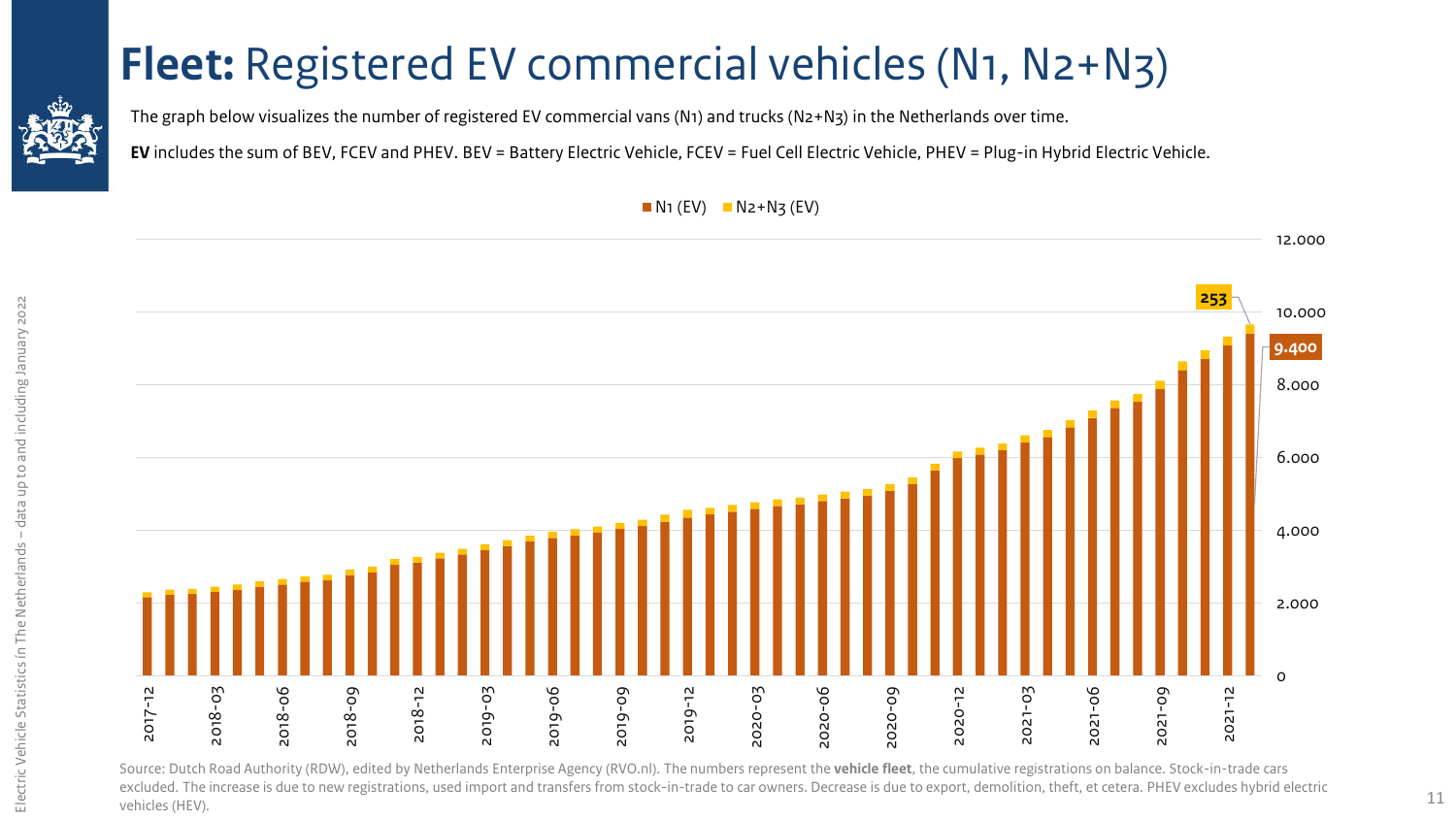## **[F](#page-2-0)leet:** Top 10 BEV and PHEV commercial vehicles  $\leq$  3.5 tons (N1)

<span id="page-11-0"></span>

The graphs below visualize the top 10 most common registered EV passenger cars (M1) in the Netherlands as of **31 January 2022**.

**BEV** = Battery Electric Vehicle, **PHEV** = Plug-in Hybrid Electric Vehicle



Source: Dutch Road Authority (RDW), edited by Netherlands Enterprise Agency (RVO.nl). The numbers represent the **vehicle fleet**, the cumulative registrations on balance. Stock-in-trade cars excluded. The increase is due to new registrations, used import and transfers from stock-in-trade to car owners. Decrease is due to export, demolition, theft, et cetera. PHEV excludes hybrid electric vehicles (HEV).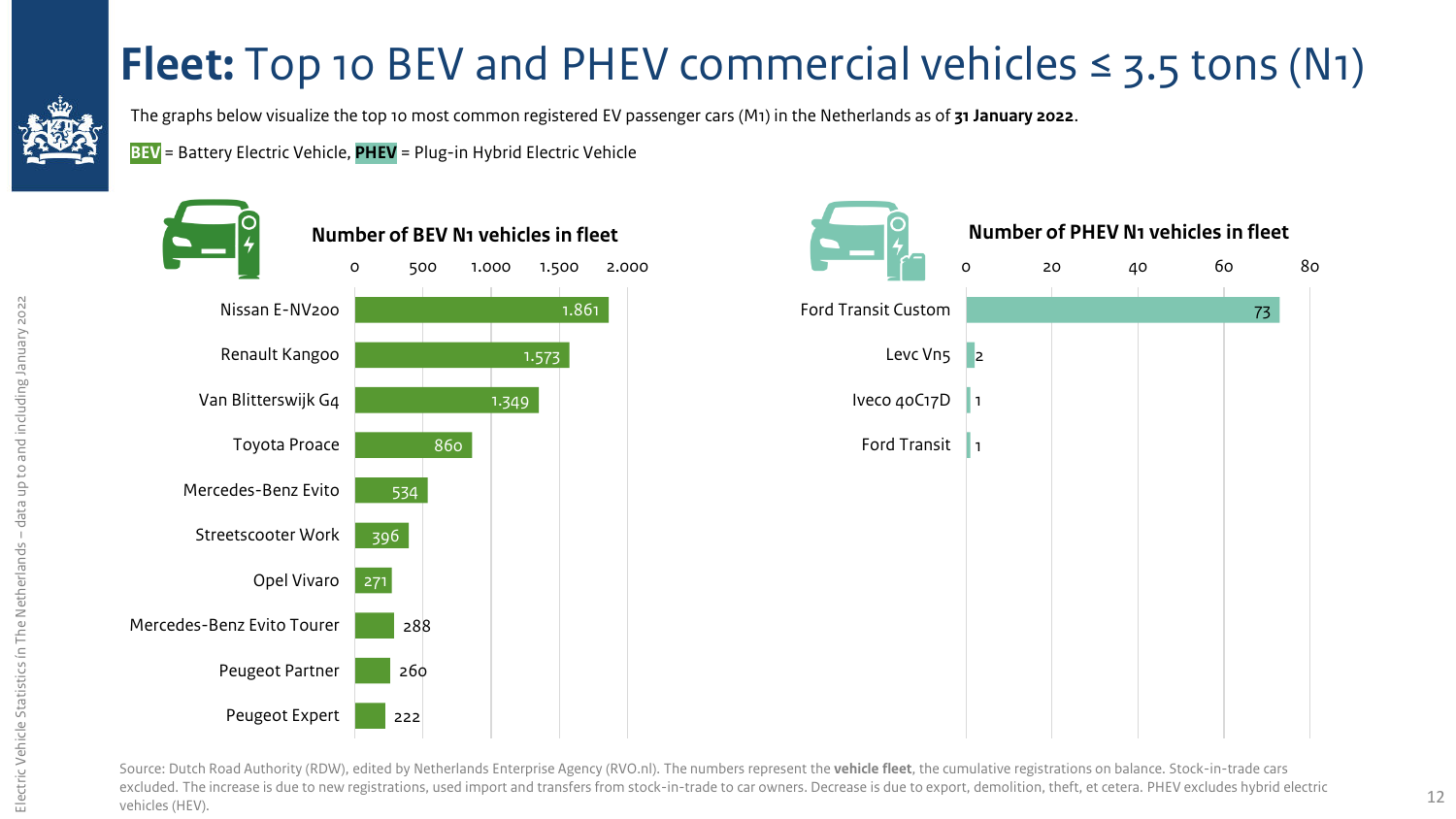### <span id="page-12-0"></span>**[F](#page-2-0)leet:** Registered light electric vehicles (LEVs)

The table below shows the amount of registered light electric vehicles (LEVs) in the Netherlands over time.

**BEV** = Battery Electric Vehicle

| <b>Type of vehicle</b>            | <b>Legend</b>           | 31-12-2017 | 31-12-2018 | 31-12-2019 | 31-12-2020 | 31-12-2021 | 31-01-2022 |
|-----------------------------------|-------------------------|------------|------------|------------|------------|------------|------------|
| L1-L5: 2 and 3 wheeled LEVs (BEV) | Amount in fleet         | 38,841     | 45,976     | 57,582     | 78,431     | 106,114    | 108,150    |
| Speed Pedelec $\leq$ 45km/h (BEV) | Amount in fleet         | 12,626     | 15,512     | 19,007     | 23,181     | 26,791     | 26,988     |
|                                   | % of vehicle type total | 100%       | 100%       | 100%       | 100%       | 99,97%     | 99,97%     |
| Light moped $\leq$ 25 km/h (BEV)  | Amount in fleet         | 21,885     | 24,904     | 30,186     | 42,816     | 58,971     | 59,112     |
|                                   | % of vehicle type total | 3.11%      | 3.40%      | 4.03%      | 5.44%      | 7.28%      | 7.31%      |
| Light moped $\leq$ 45 km/h (BEV)  | Amount in fleet         | 3,763      | 4,838      | 7,542      | 11,415     | 19,163     | 20,866     |
|                                   | % of vehicle type total | 0.82%      | 1.06%      | 1.65%      | 2.47%      | 4.06%      | 4.40%      |
|                                   | Amount in fleet         | 417        | 566        | 693        | 895        | 1,063      | 1,058      |
| Motorbike (BEV)                   | % of vehicle type total | 0.06%      | 0.08%      | $0.10\%$   | $0,12\%$   | 0.14%      | 0.14%      |
| Trike / Three-wheeler (BEV)       | Amount in fleet         | 150        | 156        | 154        | 124        | 126        | 126        |
|                                   | % of vehicle type total | 1.54%      | 1.45%      | 1.29%      | 0.93%      | 0.86%      | 0.85%      |
| L6-L7: 4 wheeled LEVs (BEV)       | Amount in fleet         | 1,210      | 1,392      | 1,839      | 2,833      | 3,379      | 3,439      |
|                                   | Amount in fleet         | 922        | 1,051      | 1,202      | 1,277      | 1,350      | 1,354      |
| Quadricycle (BEV)                 | % of vehicle type total | 5.54%      | 6.22%      | 7.06%      | 7.37%      | 7.68%      | 7.71%      |
|                                   | Amount in fleet         | 288        | 341        | 637        | 1,556      | 2,029      | 2,085      |
| Microcar $\leq$ 45 km/h (BEV)     | % of vehicle type total | 1.37%      | 1.67%      | 3.13%      | 7.42%      | 9.38%      | 9.61%      |

Source: Dutch Road Authority (RDW), edited by Netherlands Enterprise Agency (RVO.nl). The numbers represent the **vehicle fleet**, the cumulative registrations on balance. Stock-in-trade vehicles excluded. The increase is due to new registrations, used import and transfers from stock-in-trade to vehicle owners. Decrease is due to export, demolition, theft, et cetera. 13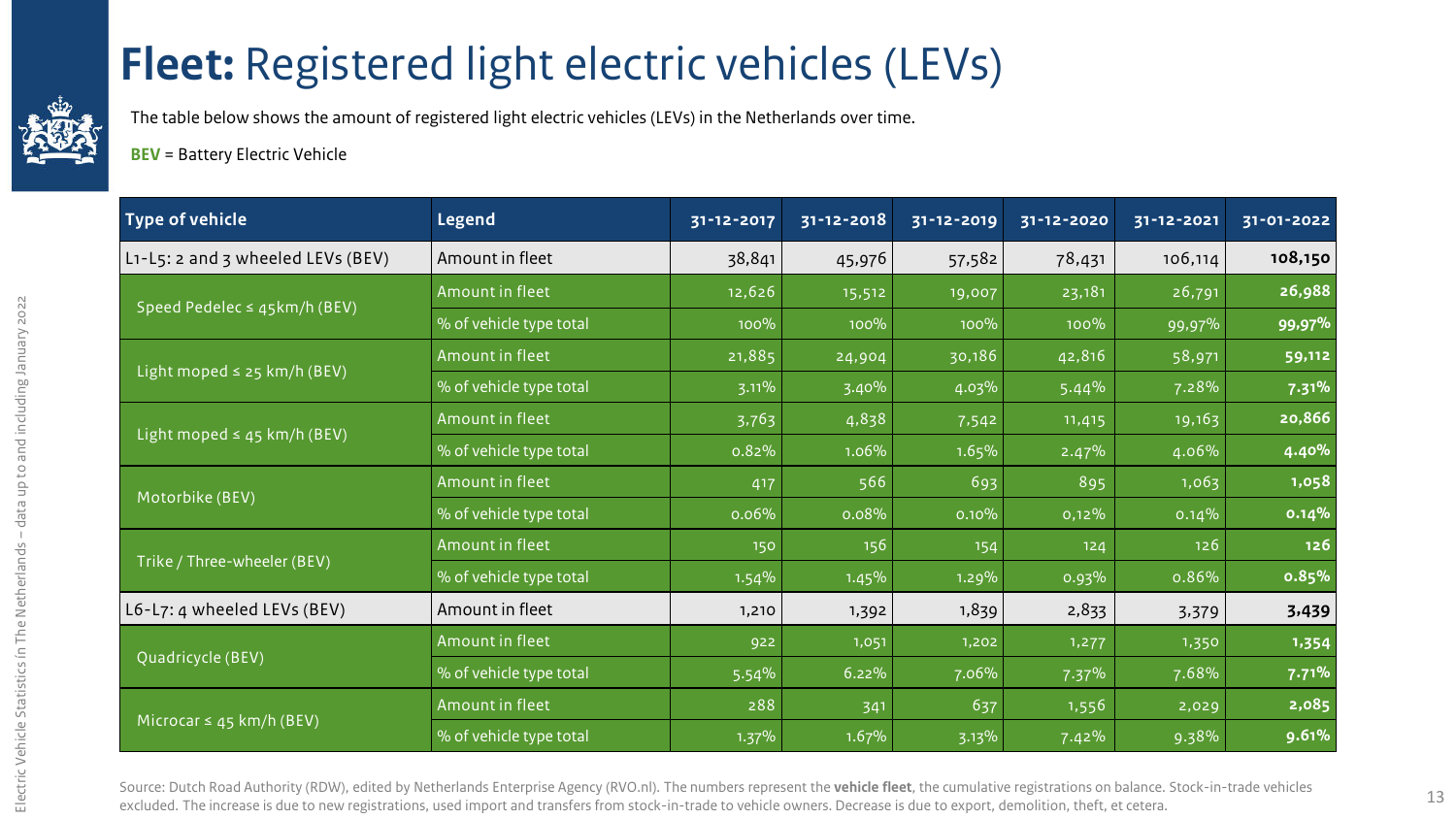### **[S](#page-2-0)upply**: Available BEV passenger car models below €45,000

<span id="page-13-0"></span>![](_page_13_Picture_1.jpeg)

Provided is an overview of the available\* battery electric vehicles (BEV) models below €45,000, the maximum price of a new car eligible for the Dutch BEV subsidy. Older models or variants that are no longer in production are excluded from this list and may be available as a used car. Visit [EV database](https://ev-database.org/) for the full list.

Segment legend: **A (mini):** city cars | **B (small):** supermini cars | **C (medium)**: small family cars

| <b>Segment</b> | <b>BEV</b> model                 | <b>Real Range</b> | <b>Price from</b> | <b>Segment</b> | <b>BEV</b> model                    | <b>Real Range</b> | <b>Price from</b> |
|----------------|----------------------------------|-------------------|-------------------|----------------|-------------------------------------|-------------------|-------------------|
|                | Dacia Spring Electric            | 140 - 195 km      | € 17,890          |                | Volkswagen ID.3 Pro                 | 295 - 405 km      | € 36,240          |
|                | Renault Twingo Electric          | 110 - 155 km      | € 20,690<br>B     |                | Kia e-Soul 64 kWh                   | 310 - 420 km      | € 36,495          |
|                | Smart EQ fortwo coupe            | 85 - 115 km       | € 23,995          |                | Hyundai IONIQ Electric              | 205 - 290 km      | € 37,015          |
| B              | Fiat 500e Berlina 24 kWh         | 115 - 160 km      | €24,900           |                | Volkswagen ID.3 Pro Performance     | 295 - 400 km      | €37,740           |
|                | Volkswagen e-Up!                 | 175 - 240 km      | € 25,850          |                | CUPRA Born 150 kW - 58 kWh          | 295 - 400 km      | € 37,990          |
|                | Smart EQ fortwo cabrio           | 80 - 110 km       | €26,995           |                | Seres 3                             | 230 - 305 km      | €37,995           |
| B              | Fiat 500e Berlina 42 kWh         | 195 - 270 km      | € 28,600<br>B     |                | Hyundai Kona Electric 64 kWh        | 335 - 460 km      | €37,995           |
|                | Sono Sion                        | 220 - 300 km      | € 29,000<br>B     |                | DS 3 Crossback E-Tense              | 220 - 295 km      | €38,290           |
| B              | Peugeot e-208                    | 240 - 330 km      | €29,850           |                | Citroen e-Berlingo Standaard 50 kWh | 175 - 225 km      | €38,670           |
| B              | Opel Corsa-e                     | 240 - 330 km      | €30,599           |                | Renault Kangoo Maxi ZE 33           | 140 - 185 km      | €38,801           |
| B              | Fiat 500e 3+1                    | 195 - 270 km      | €30,600           |                | Kia e-Niro 64 kWh                   | 310 - 425 km      | €38,995           |
| B              | Fiat 500e Cabrio                 | 190 - 265 km      | € 31,600<br>B     |                | Honda e Advance                     | 140 - 195 km      | €39,080           |
| B              | MG ZS EV Standard Range          | 220 - 300 km      | € 31,985          |                | Opel Combo-e Life L1 50 kWh         | 175 - 225 km      | € 39,434          |
| B              | JAC iEV7S                        | 190 - 260 km      | € 32,210          |                | Peugeot e-Rifter 50 kWh             | 170 - 225 km      | € 39,620          |
|                | Volkswagen ID.3 Pure Performance | 230 - 315 km      | € 33,490          |                | Aiways U5                           | 280 - 375 km      | € 39,950          |
| B              | Kia e-Soul 39 kWh                | 195 - 265 km      | € 33,495          |                | Lexus UX 300e Electric              | 200 - 270 km      | € 39,990          |
| B              | Renault Zoe ZE50 R110            | 265 - 365 km      | € 33,990          |                | Renault Megane E-Tech EV60 220pk    | 300 - 410 km      | € 39,990          |
|                | Mazda MX-30                      | 145 - 195 km      | B<br>€ 33,990     |                | BMW i3 120 Ah                       | 200 - 275 km      | € 39,995          |
|                | Citroen e-Ca                     | 225 - 305 km      | € 33,990          |                | Volkswagen ID.4 Pure                | 240 - 325 km      | € 40,690          |
| B              | Hyundai Kona Electric 39 kWh     | 210 - 290 km      | €33,995           |                | Renault Megane E-Tech EV60 130hp    | 305 - 420 km      | € 40,990          |
| B              | Opel Mokka-e                     | 215 - 290 km      | € 34,399          |                | Nissan Leaf e+                      | 275 - 375 km      | € 41,940          |
| B              | Peugeot e-2008 SUV               | 215 - 290 km      | € 34,730          |                | Volkswagen ID.3 Pro S               | 380 - 520 km      | € 41,990          |
|                | Nissan Leaf                      | 190 - 260 km      | € 34,990          |                | Volkswagen ID.4 Pure Performance    | 240 - 325 km      | € 42,190          |
| B              | Renault Zoe ZE50 R135            | 260 - 355 km      | € 35,590          |                | Skoda Enyaq iV 60                   | 275 - 375 km      | € 43,290          |
| B              | Honda e                          | 140 - 195 km      | € 35,820          |                | Hyundai IONIQ 5 Standard Range 2WD  | 265 - 355 km      | € 43,500          |
| B              | MG ZS EV Long Range              | 315 - 425 km      | B<br>€35,985      |                | BMW i3s 120 Ah                      | 195 - 265 km      | € 43,690          |
|                | Kia e-Niro 39 kWh                | 200 - 270 km      | €35,995           |                | Kia EV6 Standard Range 2WD          | 270 - 365 km      | €44,595           |
| B              | Mini Electric                    | 155 - 215 km      | €36,200           |                | Citroen e-Berlingo XL 50 kWh        | 170 - 220 km      | €44,820           |
|                |                                  |                   |                   |                | Volvo XC40 Recharge Pure Electric   | 270 - 360 km      | €44,995           |

\*availability includes models available for pre-order. Source: [EV Database](https://ev-database.nl/). **Real Range minimum** indicates the range in winter during combined highway and city driving. **Real Range maximum** indicates the range in summer during combined highway and city driving. More information about the Real Range method can be found on [this EV Database page](https://ev-database.nl/informatie/stroomverbruik-hybride-elektrische-auto#Rekenmethode).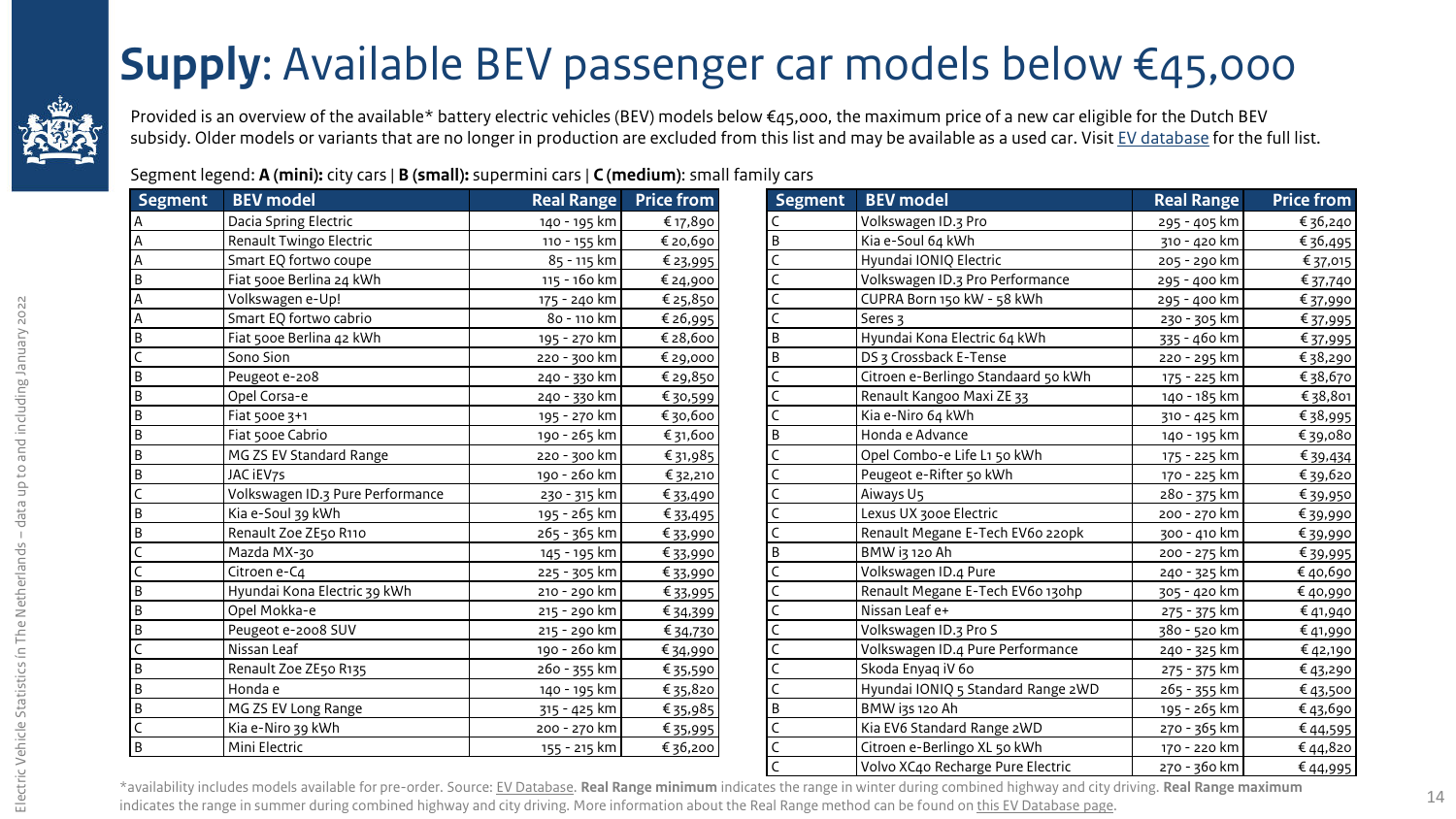#### [I](#page-2-0)nflow and outflow of EV passenger cars

<span id="page-14-0"></span>![](_page_14_Picture_1.jpeg)

The table below shows the total inflow and outflow of electric passenger cars during the month of **January 2022**. Inflow includes sales to stock-in-trade.

**BEV** = Battery Electric Vehicle, **FCEV** = Fuel Cell Electric Vehicle, **PHEV** = Plug-in Hybrid Electric Vehicle

| Legend                                       | M1: Passenger cars (EV) | M1: Passenger cars (BEV) | M1: Passenger cars (FCEV) | M1: Passenger cars (PHEV) |
|----------------------------------------------|-------------------------|--------------------------|---------------------------|---------------------------|
| Total inflow this month                      | 9,400                   | 4,175                    | 12                        | 5,213                     |
| Inflow: new sales                            | 6,645                   | 2,602                    |                           | 4,035                     |
| Inflow: used import $(\leq 90 \text{ days})$ | 209                     | 161                      |                           | 48                        |
| Inflow: used import (>90 days)               | 2,546                   | 1,412                    |                           | 1,130                     |
|                                              |                         |                          |                           |                           |
| Total outflow this month                     | 745                     | 358                      |                           | 382                       |
| Outflow: export                              | 713                     | 342                      |                           | 366                       |
| Outflow: other                               | 32                      | 16 <sup>°</sup>          |                           | 16                        |
|                                              |                         |                          |                           |                           |
| Net inflow this month                        | 8,655                   | 3,817                    |                           | 4,831                     |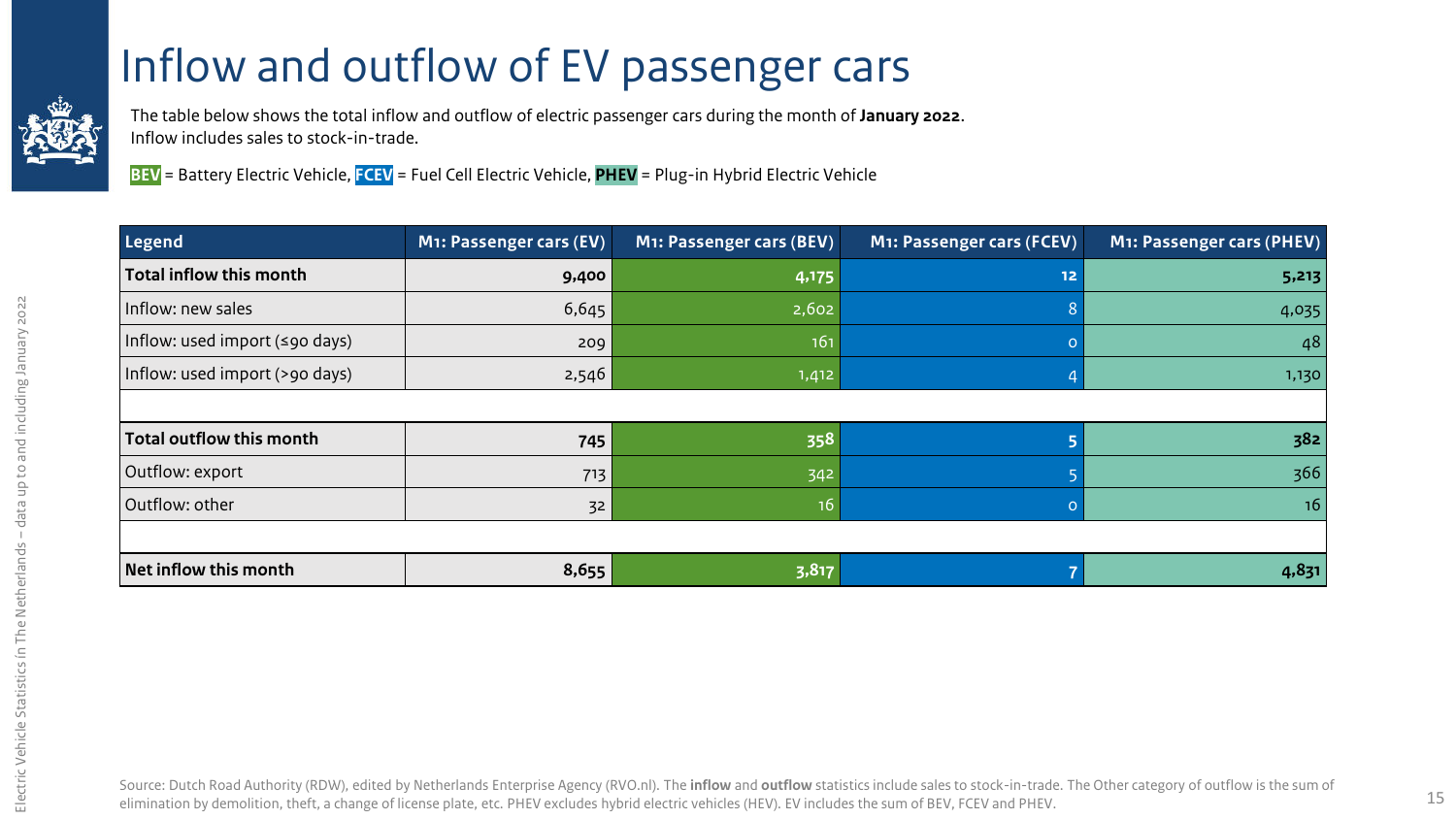#### **[I](#page-2-0)nflow**: New sales of EV passenger cars

<span id="page-15-0"></span>![](_page_15_Picture_1.jpeg)

The table below shows the amount of newly sold electric passenger cars (M1) in the Netherlands over time. New sales only include the sale of brand-new vehicles, used imports are excluded, sales to stock-in-trade are included.

**BEV** = Battery Electric Vehicle, **FCEV** = Fuel Cell Electric Vehicle, **PHEV** = Plug-in Hybrid Electric Vehicle

| Type of vehicle                              | <b>Legend</b>  | 2017     | 2018     | 2019    | 2020     | 2021    | <b>January</b><br>2022 |
|----------------------------------------------|----------------|----------|----------|---------|----------|---------|------------------------|
|                                              | Total sales    | 405,209  | 437,714  | 438,827 | 347,298  | 308,111 | 29,352                 |
| M1: Passenger cars (all drivetrains / fuels) | Total share    | 100%     | $100\%$  | $100\%$ | $100\%$  | $100\%$ | 100%                   |
| M1: Passenger cars (EV)                      | Units sold     | 9,054    | 27,516   | 65,854  | 86,449   | 91,682  | 6,587                  |
|                                              | Share of total | $2.23\%$ | 6.29%    | 15.01%  | 24.89%   | 29.76%  | 22.44%                 |
|                                              | Units sold     | 7,988    | 23,955   | 60,522  | 71,422   | 60,957  | 2,589                  |
| M1: Passenger cars (BEV)                     | Share of total | 1.97%    | 5.47%    | 13.79%  | 20,57%   | 19.78%  | 8.82%                  |
|                                              | Units sold     |          | 13       | 154     | 143      | 110     | 8                      |
| M1: Passenger cars (FCEV)                    | Share of total | $0.00\%$ | $0.00\%$ | 0.04%   | $0.04\%$ | 0.04%   | 0.03%                  |
|                                              | Units sold     | 1,061    | 3,548    | 5,178   | 14,884   | 30,615  | 3,990                  |
| M <sub>1</sub> : Passenger cars (PHEV)       | Share of total | 0.26%    | 0.81%    | 1.18%   | 4.29%    | 9.94%   | 13.59%                 |

Source: Dutch Road Authority (RDW), edited by Netherlands Enterprise Agency (RVO.nl). This table shows the number of **new sales:** used imports is excluded, sales to stock-in-trade is included. These numbers are not on balance / not corrected for elimination by export, demolition, theft, et cetera. PHEV excludes hybrid electric vehicles (HEV). EV includes the sum of BEV, FCEV and PHEV. 16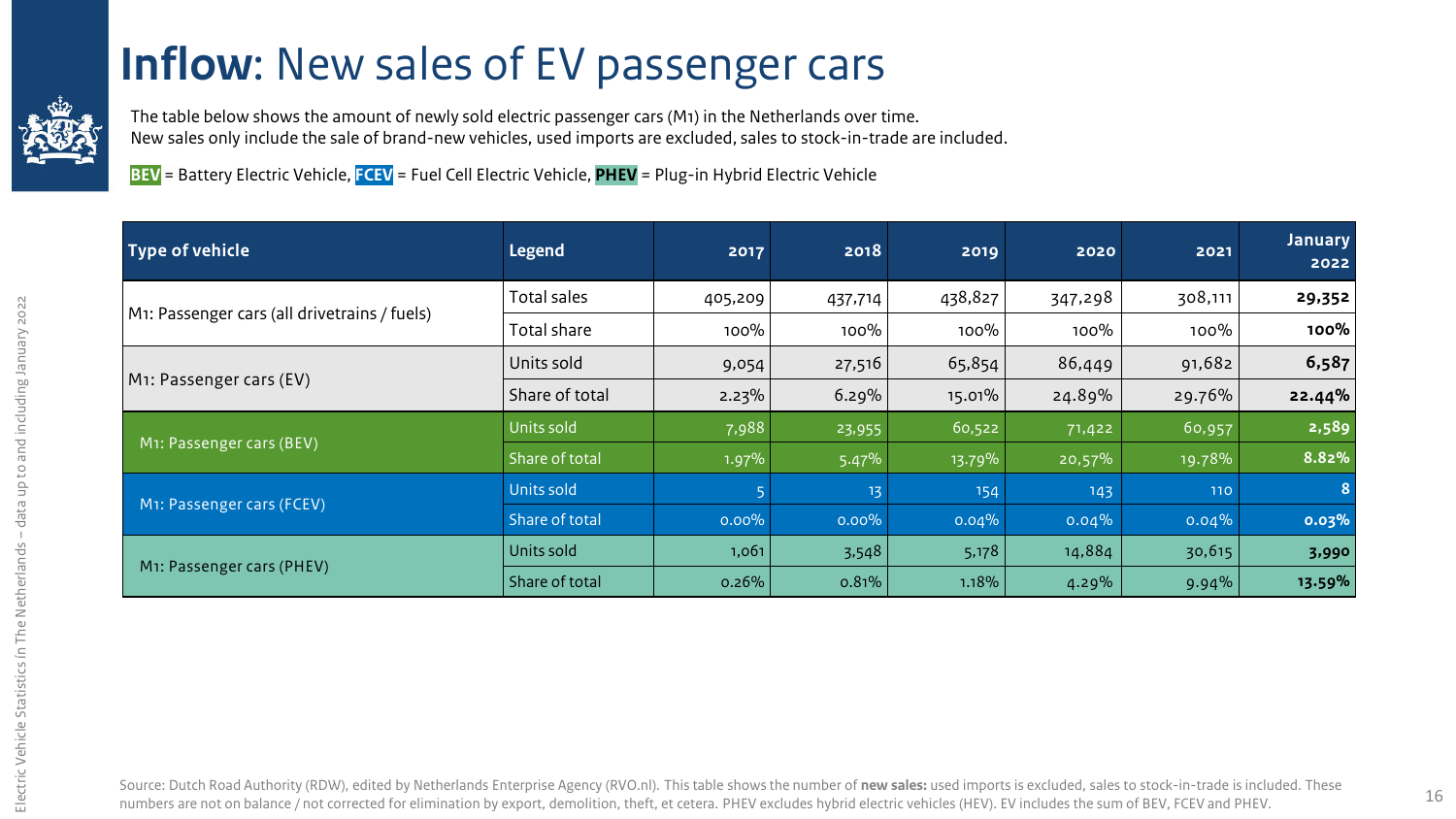#### **[I](#page-2-0)nflow**: New sales of EV passenger cars

<span id="page-16-0"></span>![](_page_16_Picture_1.jpeg)

The graph below visualizes the amount of newly sold electric passenger cars (M1) in the Netherlands per month. New sales only include the sale of brand-new vehicles, used imports are excluded, sales to stock-in-trade are included.

**BEV** = Battery Electric Vehicle, **FCEV** = Fuel Cell Electric Vehicle, **PHEV** = Plug-in Hybrid Electric Vehicle

![](_page_16_Figure_4.jpeg)

Source: Dutch Road Authority (RDW), edited by Netherlands Enterprise Agency (RVO.nl). This graph shows the number of **new sales:** used imports is excluded, sales to stock-in-trade is included. These numbers are not on balance / not corrected for elimination by export, demolition, theft, et cetera. PHEV excludes hybrid electric vehicles (HEV).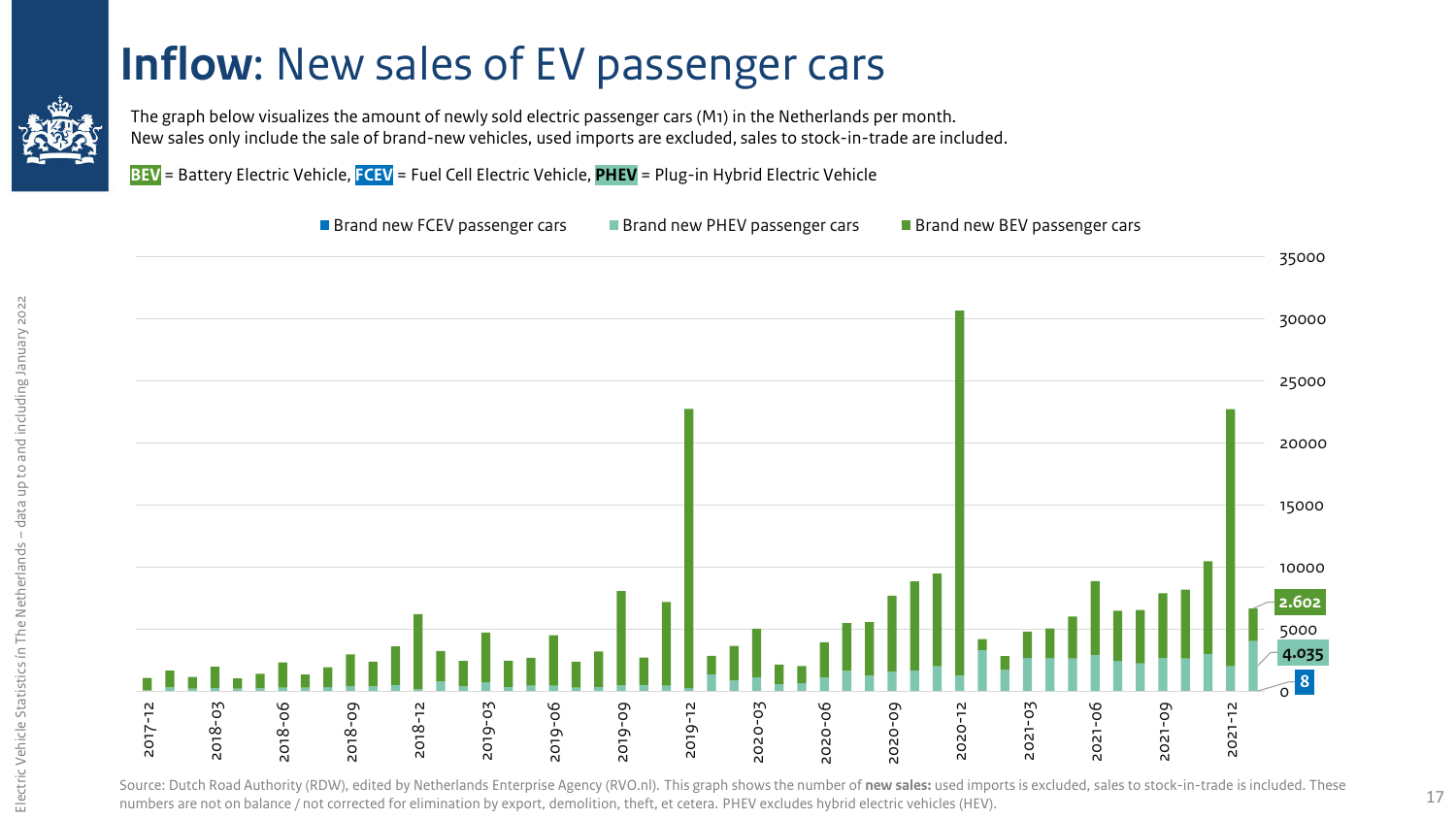#### **[I](#page-2-0)nflow**: New sales, market share EV passenger cars

<span id="page-17-0"></span>![](_page_17_Picture_1.jpeg)

The graph below visualizes the monthly market share of electric passenger cars (M1) as a percentage of all new sales of passenger cars (M1) in the Netherlands. New sales only include the sale of brand-new vehicles, used imports are excluded, sales to stock-in-trade are included.

**BEV** = Battery Electric Vehicle, **FCEV** = Fuel Cell Electric Vehicle, **PHEV** = Plug-in Hybrid Electric Vehicle

![](_page_17_Figure_4.jpeg)

Source: Dutch Road Authority (RDW), edited by Netherlands Enterprise Agency (RVO.nl). This graph shows the number of **new sales:** used imports is excluded, sales to stock-in-trade is included. These numbers are not on balance / not corrected for elimination by export, demolition, theft, et cetera. PHEV excludes hybrid electric vehicles (HEV).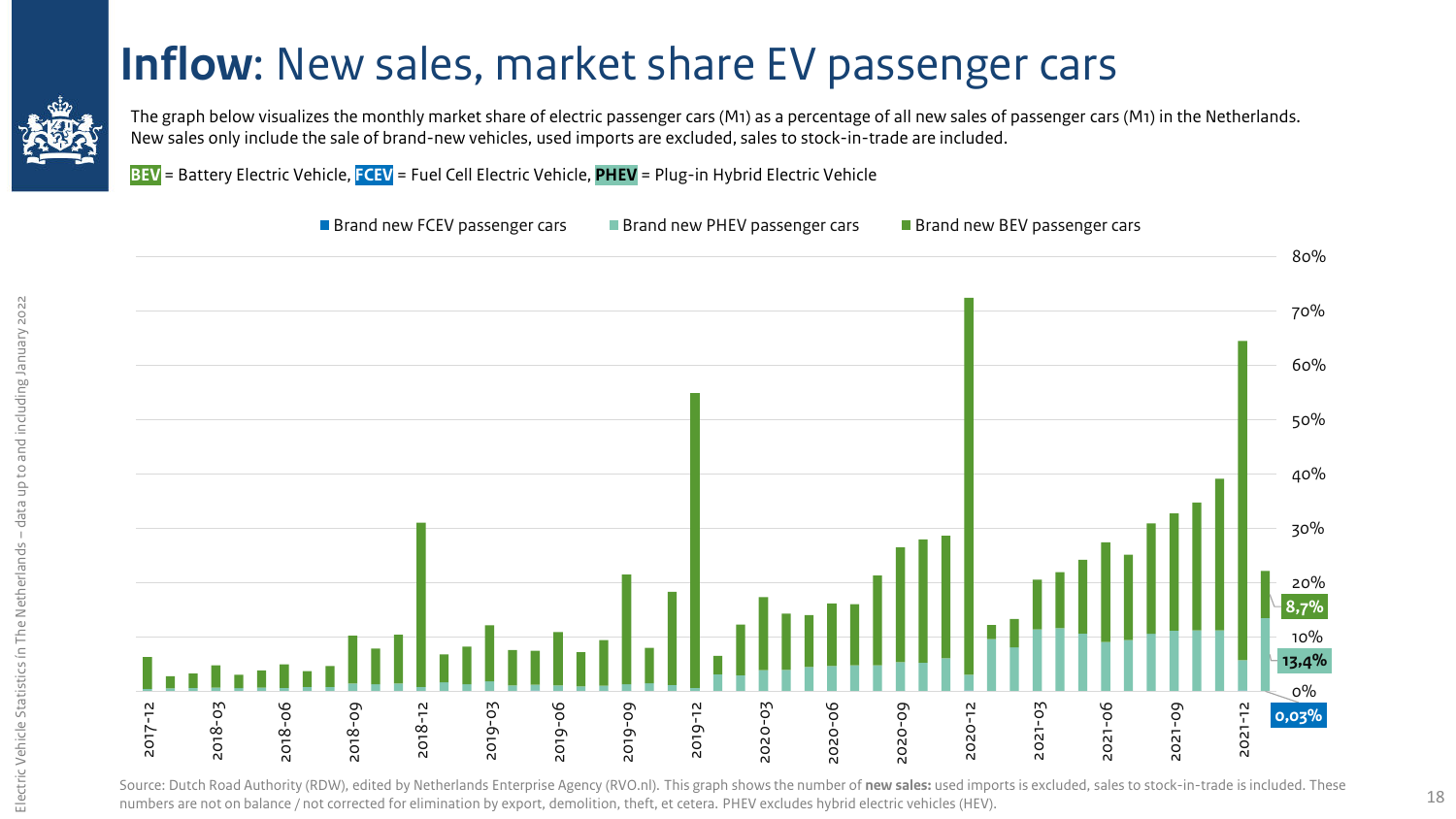#### <span id="page-18-0"></span>**[I](#page-2-0)nflow**: New sales, segments of BEV and PHEV passenger cars

![](_page_18_Picture_1.jpeg)

Segment legend: **A (mini):** city cars | **B (small):** supermini cars | **C (medium)**: small family cars | **D (large)**: large family cars | **E (executive)**: executive + luxury cars

![](_page_18_Figure_3.jpeg)

Source: Dutch Road Authority (RDW), edited by Netherlands Enterprise Agency (RVO.nl). These graphs show the number of **new sales:** used imports is excluded, sales to stock-in-trade is included. These numbers are not on balance / not corrected for elimination by export, demolition, theft, et cetera. PHEV excludes hybrid electric vehicles (HEV).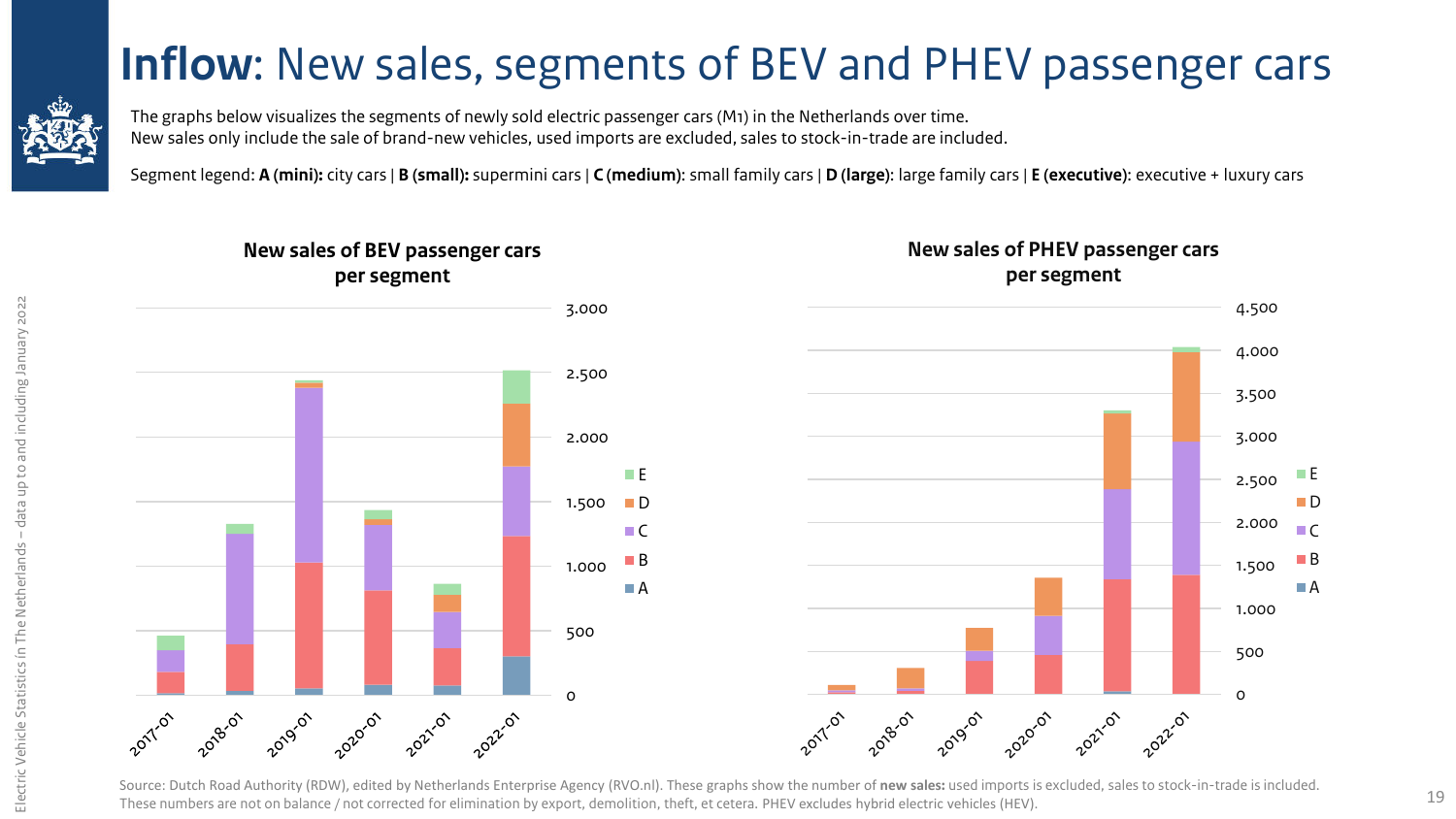#### **[I](#page-2-0)nflow**: New sales, top 10 BEV and PHEV passenger cars

<span id="page-19-0"></span>![](_page_19_Picture_1.jpeg)

The graphs below visualizes the new sales of the top 10 most popular electric passenger cars (M1) in the Netherlands during **January 2022**. New sales only include the sale of brand-new vehicles, used imports are excluded, sales to stock-in-trade are included.

**BEV** = Battery Electric Vehicle, **PHEV** = Plug-in Hybrid Electric Vehicle

![](_page_19_Figure_4.jpeg)

![](_page_19_Figure_5.jpeg)

Source: Dutch Road Authority (RDW), edited by Netherlands Enterprise Agency (RVO.nl). These graphs show the number of **new sales:** used imports is excluded, sales to stock-in-trade is included. These numbers are not on balance / not corrected for elimination by export, demolition, theft, et cetera. PHEV excludes hybrid electric vehicles (HEV).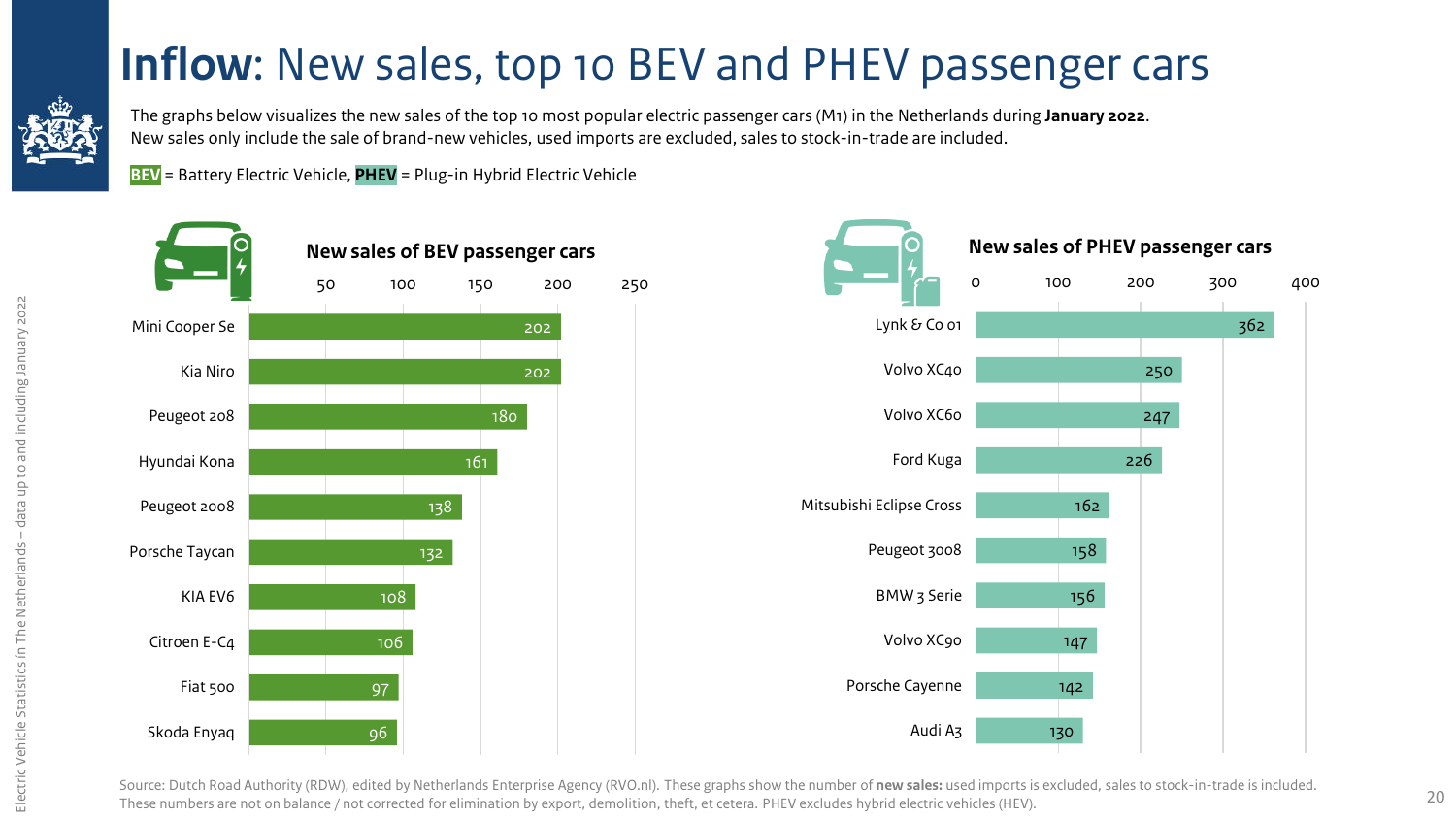## **[E](#page-2-0)V charging infrastructure**: Number of charging points in NL

<span id="page-20-0"></span>![](_page_20_Picture_1.jpeg)

**Regular Public** 

The graph below shows the total amount of charging points (EVSEs) for electric vehicles in the Netherlands. **Regular** charging points are ≤22kW capacity, while **fast** charging points are >22kW.

The [website of the National Agenda Laadinfrastructuur](https://agendalaadinfrastructuur.nl/monitoring/default.aspx) (NAL) has more details, including statistics on provincial and municipality aggregation levels (in Dutch).

#### **Charging Infrastructure in the Netherlands**

![](_page_20_Figure_5.jpeg)

![](_page_20_Figure_6.jpeg)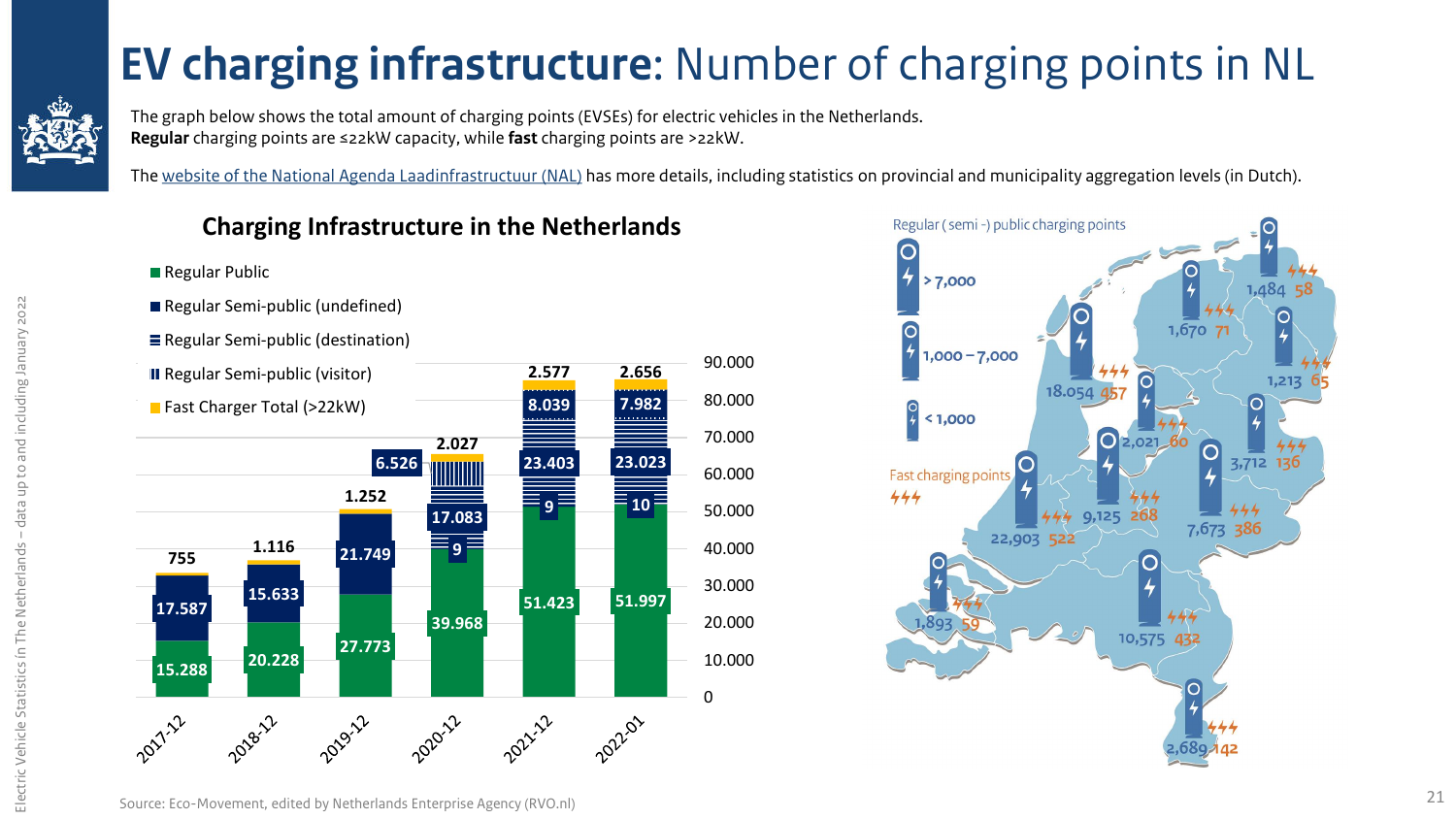## **[E](#page-2-0)V charging infrastructure**: Number of charging points in NL

<span id="page-21-0"></span>![](_page_21_Picture_1.jpeg)

The table below shows the total amount of charging points (EVSEs) for electric vehicles in the Netherlands. **Regular** charging points are ≤22kW capacity, while **fast** charging points are >22kW.

The [website of the National Agenda Laadinfrastructuur](https://agendalaadinfrastructuur.nl/monitoring/default.aspx) (NAL) has more details, including statistics on provincial and municipality aggregation levels (in Dutch).

| Number of charging points at the end of                         | 2017    | 2018    | 2019     | 2020     | 2021     | January 2022 |
|-----------------------------------------------------------------|---------|---------|----------|----------|----------|--------------|
| Regular public + semi-public                                    | 32,875  | 35,861  | 49,520   | 63,586   | 82,876   | 83,012       |
| Regular public (24/7 publicly accessible)                       | 15,288  | 20,228  | 27,773   | 39,968   | 51,423   | 51,997       |
| Regular semi-public (limited publicly accessible)               | 17,587  | 15,633  | 21,747   | 23,618   | 31,453   | 31,015       |
| - of which Destination chargers (eg located near supermarkets)  |         |         |          | 6,528    | 8,039    | 7,982        |
| - of which Work chargers (eg located near offices)              |         |         |          | 17,081   | 23,403   | 23,023       |
| Fast charging points, public + semi-public                      | 755     | 1,116   | 1,262    | 2,027    | 2,577    | 2,656        |
| - of which >100 kW                                              |         |         | 433      | 897      | 1,307    | 1,364        |
| Fast charging locations                                         | 178     | 197     | 339      | 467      | 629      | 629          |
| All regular + fast charging points                              | 33,630  | 36,977  | 50,772   | 65,613   | 85,453   | 85,668       |
| Number of plug-in passenger car (BEV + PHEV) per charging point | 3,5     | 3,7     | 3,9      | 4,2      | 4,5      | 4,6          |
| Private charging points <sup>1</sup>                            | ~58,000 | ~80,000 | ~114,000 | ~158,000 | ~221,000 | ~226,000     |

Source: Eco-Movement, edited by Netherlands Enterprise Agency (RVO.nl)

<sup>1</sup>The number of private charging points is an estimation based on private charging point ownership statistics from the [Nationaal Laadonderzoek](https://www.elaad.nl/uploads/files/Rapport_Nationaal_Laadonderzoek_2020.pdf) 2020